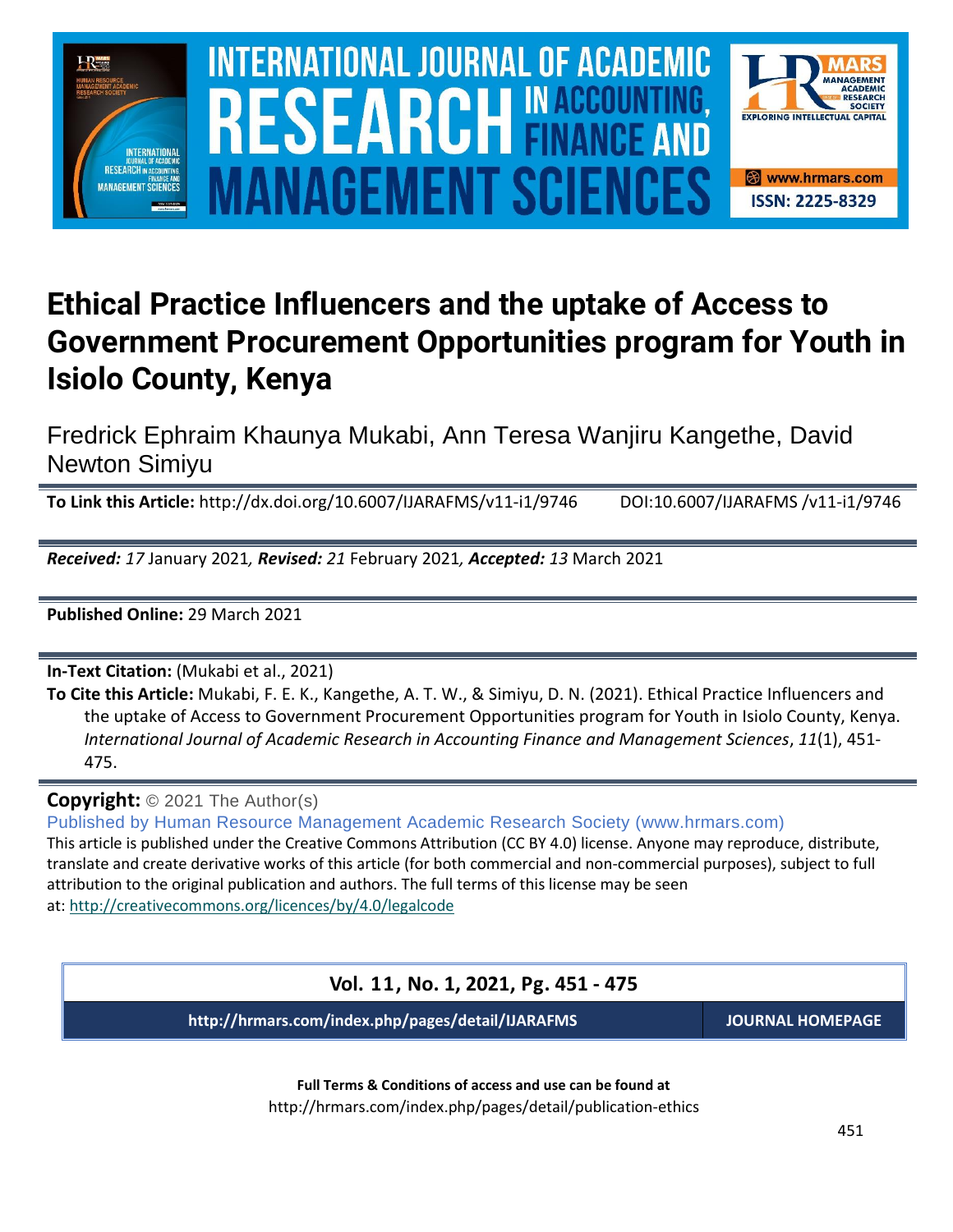

# **Ethical Practice Influencers and the uptake of Access to Government Procurement Opportunities program for Youth in Isiolo County, Kenya**

Dr. Fredrick Ephraim Khaunya Mukabi, Dr. Ann Teresa Wanjiru Kangethe, David Newton Simiyu

Kenya School of Government, Embu Campus Email: fredrick.mukabi@ksg.ac.ke, ann.kangethe@ksg.ac.ke, david.simiyu@ksg.ac.ke

## **Abstract**

Access to Government Procurement Opportunities (AGPO) is an initiative by the Kenyan Government to empower the youth, women and Persons with Disabilities (PWDs) through preferential treatment while seeking Government procurement opportunities. It aims at facilitating enterprises owned by youth, women and PWDs to be able to participate and benefit from thirty percent of the Government tenders. However, considering the numerous challenges experienced by the program, the research investigated the ethical influencers and how they affected uptake of AGPO program. Using the descriptive research design as the study frame, and inferential statistics to establish the Pearson Correlation coefficient to a sample of 55 respondents drawn from the Seven (7) Sub-Counties of Isiolo County in Kenya, the researchers were able to analyze the variables relationship and concluded that ethical had a moderate positive correlation with the uptake of AGPO. It emerged that apart from being aware of ongoing malpractices, these had not discouraged the youth from engaging in AGPO program. The study recommends that there is need for further inquiry to establish the appropriateness of the existing ethical framework governing the AGPO program and appropriateness. This would help guide AGPO policy framework and administration review for effectiveness.

**Keywords:** Ethical, Influencers, Access to Government Procurement Opportunities, Public Procurement, Uptake, and Youth.

# **Introduction**

Public procurement systems and processes are central to the effectiveness of development expenditure and budgets get translated into services largely through the publics' purchases of goods, services and works according to Mahmood, (2010). According to estimates, 18.42% of the world's Gross Domestic Product (GDP) is spent through public procurement (Mahmood, 2010).

Public procurement therefore is a key component of a country's public administration that links the financial system with economic and social outcomes in the words of Schapper & Malta, (2011). It is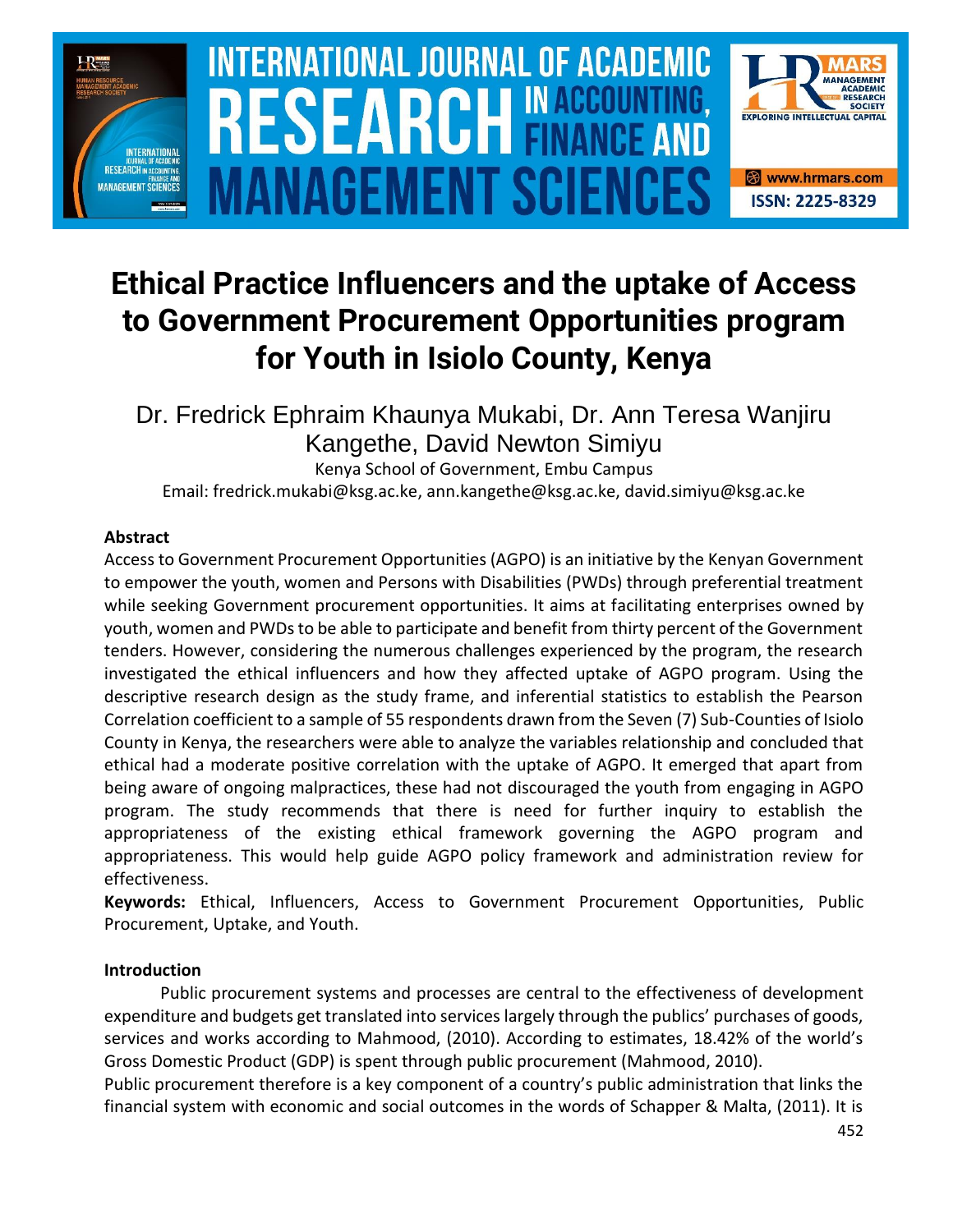**Vol. 1 1 , No. 1, 2021, E-ISSN: 2225-8329 © 2021 HRMARS**

therefore seen as an objective and efficient way of setting up a business contract between the state and private entities. It is thus widely used to drive the socio-economic development agenda of a nation, such as an economic development model of preference and reserved groups according to the analysis of Arrowsmith, (2010). Research has shown that the state of public procurement greatly determines the governance and performance of business community performance with public services and cuts across almost every aspect of planning, program management and budgeting. It is therefore deemed an important market in any economy as it consumes a substantial percentage of public revenue of the country (Schapper & Malta, 2011).

Public procurement is deemed an integral function of governments in both developed and developing countries as the huge financial outflows have a significant impact on their economies necessitating its prudent management. Therefore, prudent handling of public procurement functions is fundamental to achieving economic and socio-political objectives of any government (Thai, 2001). In Australia, resource availability in any procurement process has been adhered to and resources have been availed and the best way to use available assets or resources in the execution of a given project have been determined according to the findings of Schiavo-Campo & Sundaram, (2000). They opine that this aspect of making resources available has led to increased accessibility of public procurement opportunities by preference and reserved groups in Australia.

In the United States, Procurement professionals have identified and implemented technology that aides the procurement process and supports the entire preferential processes as per the public procurement laws and statutes. In Nigeria, the public procurement has developed policy of stimulating entrepreneurial activities by disadvantaged people owned enterprises (Attaran, 2002).

In Kenya, the Public Procurement and Asset Disposal Act 2015 (GOK, 2015) describes "preference" as the right or opportunity to select tenderers from an identified target group that is considered more desirable than another; and "reservations" as exclusive preference to procure goods, works and services set aside to a defined target groups of tenderers within a specified threshold or region: this group include youths, persons with disability and women for the purposes of Access to Government Procurement Opportunities (GoK, 2015). Therefore, the legal requirement for youth, women, PWDs to access 30% of AGPO is being implemented within the context of the Access to Government Procurement Opportunities (AGPO) program that was officially launched by the Head of State 2013. This AGPO initiative is founded in the Constitution of Kenya, 2010 Article 227 on the fair equitable, transparent, and cost-effective public procurement of goods and services, and in Article 55 on affirmative action and the Public Procurement and Asset Disposal Act (PPADA), (GOK, 2015). The aim of the program is to facilitate the business enterprises owned by youth, women and PWDs to be able to participate and benefit from Government procuring opportunities. This is to be made possible through the implementation of the legal requirement that 30% of Government procurement opportunities be set aside specifically for enterprises owned by this category of the working population in business. The program therefore focuses on empowering them by giving them more opportunities to do business with the Government. This aims at ensuring that youths, women, and persons with disabilities are successfully integrated into the economy through procurement to improve Kenya's competitiveness, raise household incomes, reduce poverty, and create a cycle of investment and growth according to Gitari & Kabare, (2014).

The Government of Kenya through the PPADA in (GOK, 2015) further provides that for the purpose of benefiting from preference and reservations schemes, an enterprise owned by Kenyan youth, women or PWDs shall be a legal entity that is registered with the relevant Government body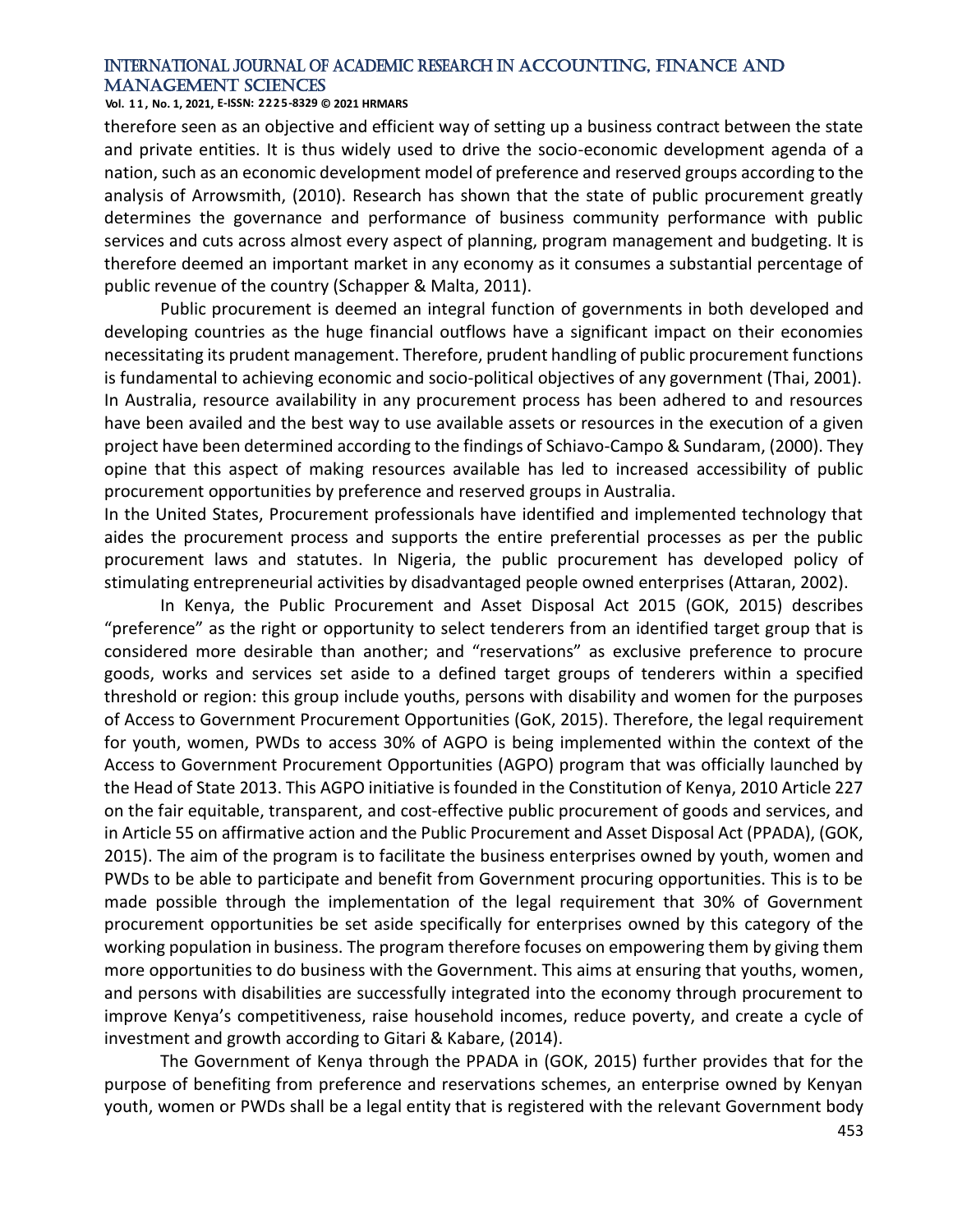#### **Vol. 1 1 , No. 1, 2021, E-ISSN: 2225-8329 © 2021 HRMARS**

and has at least seventy percent membership of youth, PWDs and the leadership shall be one hundred percent youth, PWDs, respectively.

#### **Ethical Practices and Public Procurement**

Worldwide, public procurement attracts a lot of attention and in the words of Callendar & Mathews, (2000), this is often because of its size. Most developed countries spend an average of 20% of their Gross Domestic Product (GDP) on public procurement while developing nations spend up at a tune of roughly 50% of their GDP on this process. This scenario therefore predisposes the process to a myriad of challenges that could be legal, regulatory, and ethical according to Mukabi, Kangethe and Simiyu, (2020). Various countries therefore have instituted procurement reforms aimed at reinvigorating ethical considerations in the procurement processes through enactment of laws and development of regulations. The objective is to infuse these reforms in the process to ensure compliance to procurement ethical standards. De Boer and Telgen (1998) reiterate that compliance to procurement ethical issues positively affects not only the developing world but also countries with developed economies. This position is further reinforced by the findings of Gelderman, Ghijsen and Brugman (2006) who argue that compliance in public procurement is of great importance in any procurement function and ethical practices must take prominence.

According to, Public procurement in Kenya plays a significant role in the utilization of public resources and realization of the economic development agenda (Amemba et al., 2013). In 2013, the Republic of Kenya enforced procurement regulations which began the Access to Government Procurement Opportunities (AGPO) program, under the National Treasury Public Procurement Directorate. Preference and reserved and other marginalized groups could procure 30% of public goods and services in line with Article2 of the PPDR of 2013 and Article 27 of the Constitution of Kenya, 2010, on equality and freedom from discrimination (Wazir & Achuora, 2020). The primary objective of the AGPO initiative was to ensure that preference is made reserved for discriminated groups to actively participate in public procurement. The benefits of being AGPO registered include: the ability to participate in 30% of public tenders; being able to qualify for Local Purchase/Service Orders financing from the Youth/PWDs Enterprise Development Fund; exclusion from bid bonds; and invoice discounting with financial institutions (Wazir & Achuora, 2020).

The Government went further to ground the program in law which requires all public entities to reserve thirty percent (30%) of their total procurement budget to preference and reserved groups (women, youths and persons living with disabilities), PPADA, 2015, section 157 (5).The AGPO agenda is to bring the preference and reserved groups (women, youth and people living with disabilities) into the country's socio-economic development framework to help catalyzes the realization of the Kenya Vision 2030, the country development road map (GoK, 2013) and help realize the United Nations Millennium Develop

#### **Problem Statement**

The AGPO initiative by the GOK through the National Treasury aimed at facilitating the businesses registered by youth, women and PWDs to be able to access, participate and benefit from the various Government procuring opportunities. This was to be made possible by the implementing the legal provisions in the Constitution of Kenya 2010 Article 227 and which were to be realized through the Public Procurement and Asset Disposal Act (PPADA), 2015 which stipulates that 30% of all Government procurement opportunities be set aside specifically for enterprises owned by these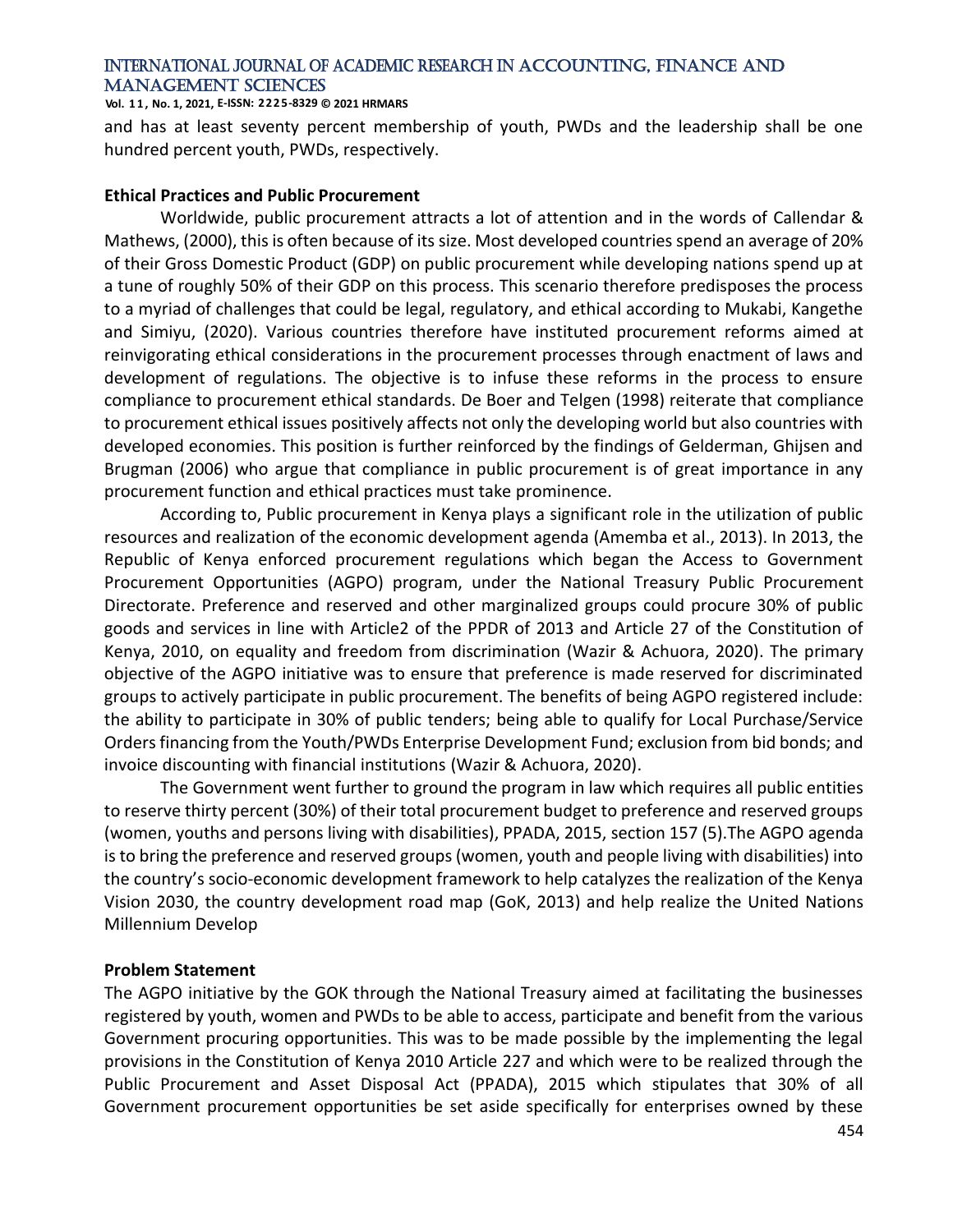**Vol. 1 1 , No. 1, 2021, E-ISSN: 2225-8329 © 2021 HRMARS**

cadres of suppliers. The Cabinet Secretary for National Treasury had earlier facilitated this by publishing the Public Procurement *Preference and Reservations (Amendment) Regulations, 2013 (GOK, 2013) which aimed at supporting* the special interest groups through Access to Government Procurement Opportunities (AGPO) program (GOK, 2013).

In the context of AGPO however, it is important to note that appreciating ethics and practicing good ethical behaviour are key aspects in the procurement and supply profession, and the procurement professional should always disclose any potential conflict of interest and follow the advice given from a person in authority. The case in Kenya on ethical practices and procurement therefore requires further investigation. A study conducted by Sengbeh, (2015) to evaluate ethical procurement practices and supply chain performance of the Kenyan energy sector concluded that supply chain performance is influenced by accountability practices in procurement and that integrity practices in procurement should be adopted in the energy firms to ensure supply chain performance. Ndolo and Njagi, (2019) in their study on the role of ethics in procurement process effectiveness in water sector (EWASCO) in Embu County, Kenya concluded that there is need to establish training programs for procurement staff along ethical issues as well as maintaining high organizational culture through strong codes of ethics.

These studies however fail to relate the influence of ethical practices to the uptake and effectiveness of the AGPO initiative by the youth considering that ethical issues play a pivotal role in procurement decisions across all procuring agencies and institutions. The case of Isiolo is also unique considering that there are no earlier studies of this nature in the region, and this will help open up some understanding of the dynamics of the AGPO laws and regulations in their application within the ethical framework of its implementation.

The paper therefore seeks to establish whether the AGPO process in Isiolo County, Kenya is operated within the existing ethical frameworks of professional code of conduct; objective procurement evaluation criteria; and compliance of the public service constitutional provisions of ethics and integrity and how this influence effectiveness of this procurement process.

#### **Theoretical Framework**

The study is conceptualized and based on the following theoretical approaches:

#### **Preferential Procurement Model**

According to this model, procurement may be used to support socio-economic policies using various approaches. These are preferencing, reservations, indirect strategies, and supply-side measures. A preferential procurement policy is one that promotes objectives additional to the ones associated with the immediate goal of the study itself (Simayi, 2005). Procurement has been used internationally to support several socio-economic and even political objectives. Developed economies like the United States of America use reservation schemes and supply-side schemes to ensure a market share of small business enterprises and minority business enterprises are enhanced and upheld. Under the generic schemes of preferential procurement, this reservation scheme encompasses booking of contracts to suppliers who meet certain qualifications, for instance firms or contractors owned, managed and controlled by a target group population, are classified as being small enterprises, have equity ownership by companies with prescribed features and or are joint venture between targeted and non-targeted groups (Arrowsmith, 2010). Even when all contractors qualified to undertake the contract are eligible for consideration to tender, tender evaluation points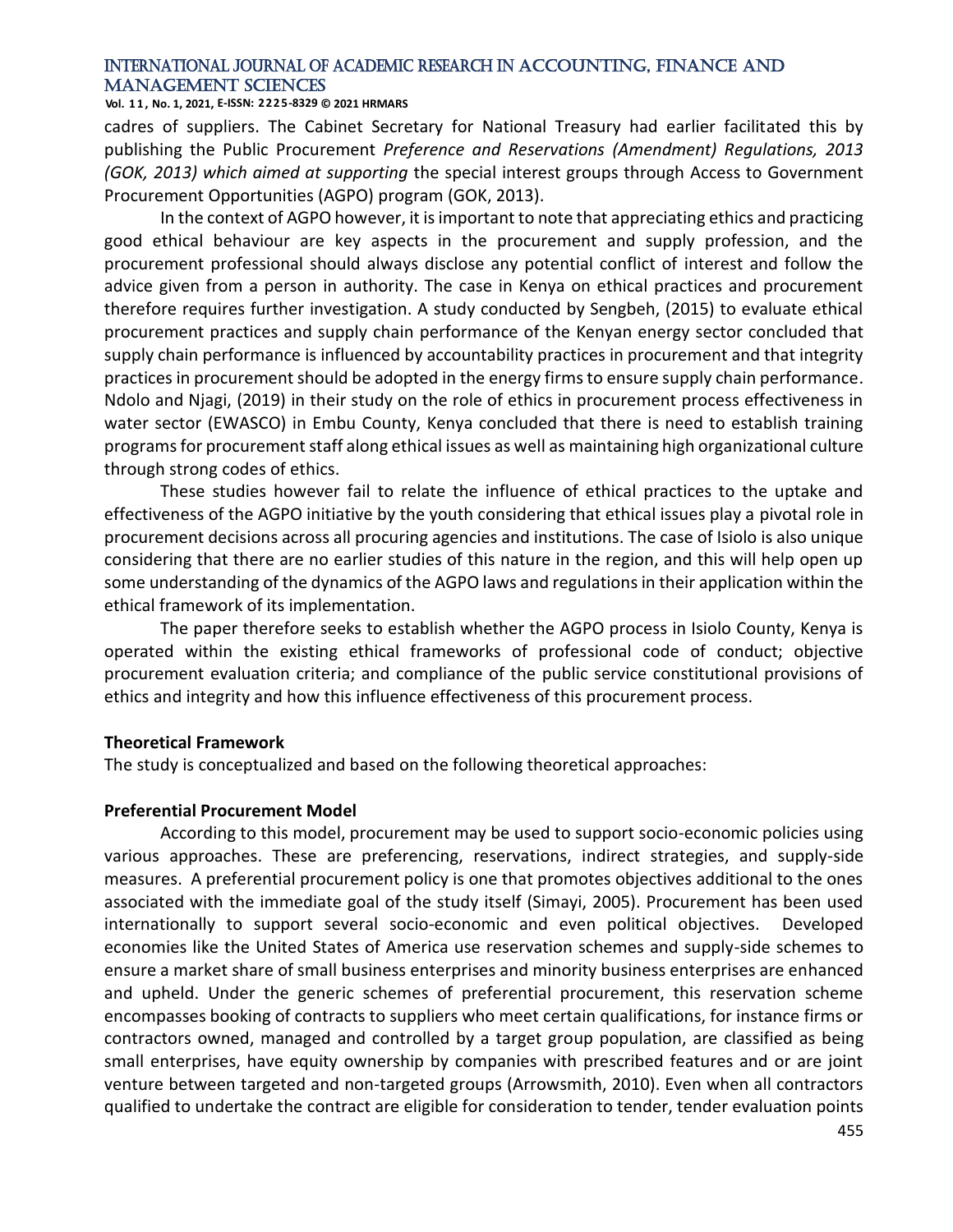#### **Vol. 1 1 , No. 1, 2021, E-ISSN: 2225-8329 © 2021 HRMARS**

are granted to those contractors who fulfil recommended criteria or who undertake to attain specific goals in the performance of the contract according to a study by Wanderi, (2014).

For the generic of indirect schemes, procurement strategies and requirements are used to promote policy objectives by limiting the way the procurement is delivered. Specifications of the indirect scheme require that the contractor undertakes work that is related with the contract and is beneficial to the society and general growth of the economy like provision of education bursaries and provision of community centers (Roodhooft & Abbele, 2006). For the supply side generic, measures are provided to targeted enterprises to overcome barriers to competing for tenders or for participating in procurement within the supply chain for instance facilitation to access to finance or securities, mentorship, and capacitating workshops among other (Arrowswith, 2010).

The broad AGPO initiative in Kenya herein under study embraces the Preferential Procurement Model since there is selective treatment over the government procurement opportunities towards the youth, women, and persons with disabilities to cushion them against established and highly competitive bidders.

### **Teleological Ethical Theories**

These are theories that are concerned with the consequences of actions which means the basic standards for our actions being morally right or wrong depends on the good or evil generated. There are three teleological ethical theories namely ethical egoism, utilitarianism and eudaimonism.

### **Ethical Egoism**

The ethical egoism theory that posits that an action is good if it produces or is likely to produce results that maximize the person's self-interest as defined by them, even at the expense of others Baumane-Vitolinaa, Calsa and Sumilos, (2015). The theory is based on the notion that it is always moral to promote one's own good, but at times avoiding the personal interest could be a moral action too. This makes the ethical egoism different from the psychological egoism which holds that people are self-centred and self-motivated and perform actions only with the intention to maximize their personal interest without helping others, thereby denying the reality of true altruism meaning sacrificing one's personal interest in the welfare of others.

#### **Utilitarianism**

The Utilitarianism theory holds that an action is good if it results in maximum satisfaction for many people who are likely to get affected by the action. For example, if a manager creates an annual employee vacation schedule after soliciting the vacation time preferences from all the employees and then go ahead and honour their preferences, then he would be acting in a way that would in turn maximize the satisfaction of all the employees.

## **Eudaimonism**

Eudaimonism is a teleological theory which posits, that an action is good if it results in the fulfillment of goals along with the welfare of the human beings. The actions are said to be fruitful if it promotes the fulfillment of goals constitutive of human nature and its happiness. A good example is if manager enforces employee training and knowledge standards at work. These are natural components of human happiness since they result in the fulfillment of both the goals and welfare of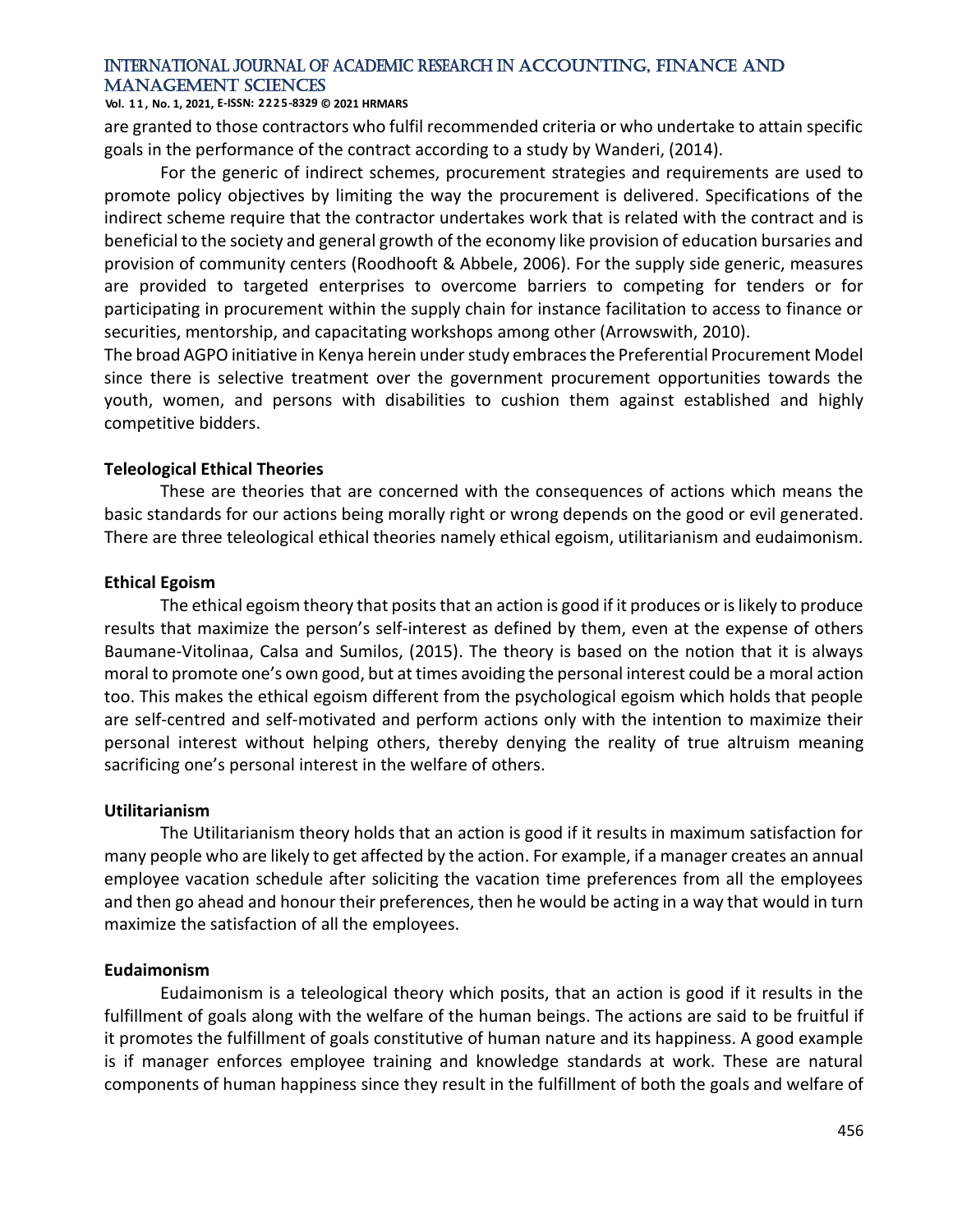#### **Vol. 1 1 , No. 1, 2021, E-ISSN: 2225-8329 © 2021 HRMARS**

the employees. Therefore, the rightness or wrongness of any actions depends on the kind of consequences.

Based on these Teleological theories, the actions of agents, who are the government officers responsible for the administration of AGPO are guided by decisions based on whether the outcomes of the decisions will be acceptable based on the moral fibre of society, the existing laws and regulations such as the PPADA and KISM in the procurement practice. The consequences therefore determine the actions. The moral and ethical considerations therefore become key in decision making based on the possible consequences.

## **Deontological Theories**

As described by Kant (1785), Kantian Ethics Deontological theories of ethics differ from the teleological theories of ethics based on the perceived positive consequences which may be good even when the actions are bad. According to these theories therefore, although the consequences of an act is good, some acts towards realizing these positive consequences are always wrong. Therefore, in deontological theories actions are judged as ethical or unethical based on duty or the intentions of an actor. Kant's ethical theory includes duty for the sake of duty without regard to human happiness. He describes duty as "the action which is objectively practical according to this law and duty.

The Deontological approach is practiced by procuring entities that follow legal and generally accepted moral norms. They tend to follow codes of ethics and try to avoid. The establishment of laws to guide the AGPO initiative alongside the existing standards of ethical practice for PSCM practitioners by KISM is supported by the Deontological theories as it provides a basis for providing the legal framework to be adhered to alongside the moral norms that govern the practice.

## **Ethical Paths**

The discussed ethical theories are summarized and described as the mountain ethical paths by Traer, (2013) when he illustrates the task of understanding normative ethical traditions. He notes that when people use the words 'duty' and 'rights', they are referring (consciously or otherwise) to theories that are concerned with right action. If, on the other hand, they are discussing our ethics in terms of our 'character' or 'relationships', then they are referring to theories of *being good*. 'Right action' and 'being good' identify different paths on the mountain. This is illustrated in Figure 1, you can see that ethical theories emphasizing duty or rights branch off the *right action* path, whereas ethical theories concerning character or relationships diverge from the *being good* path.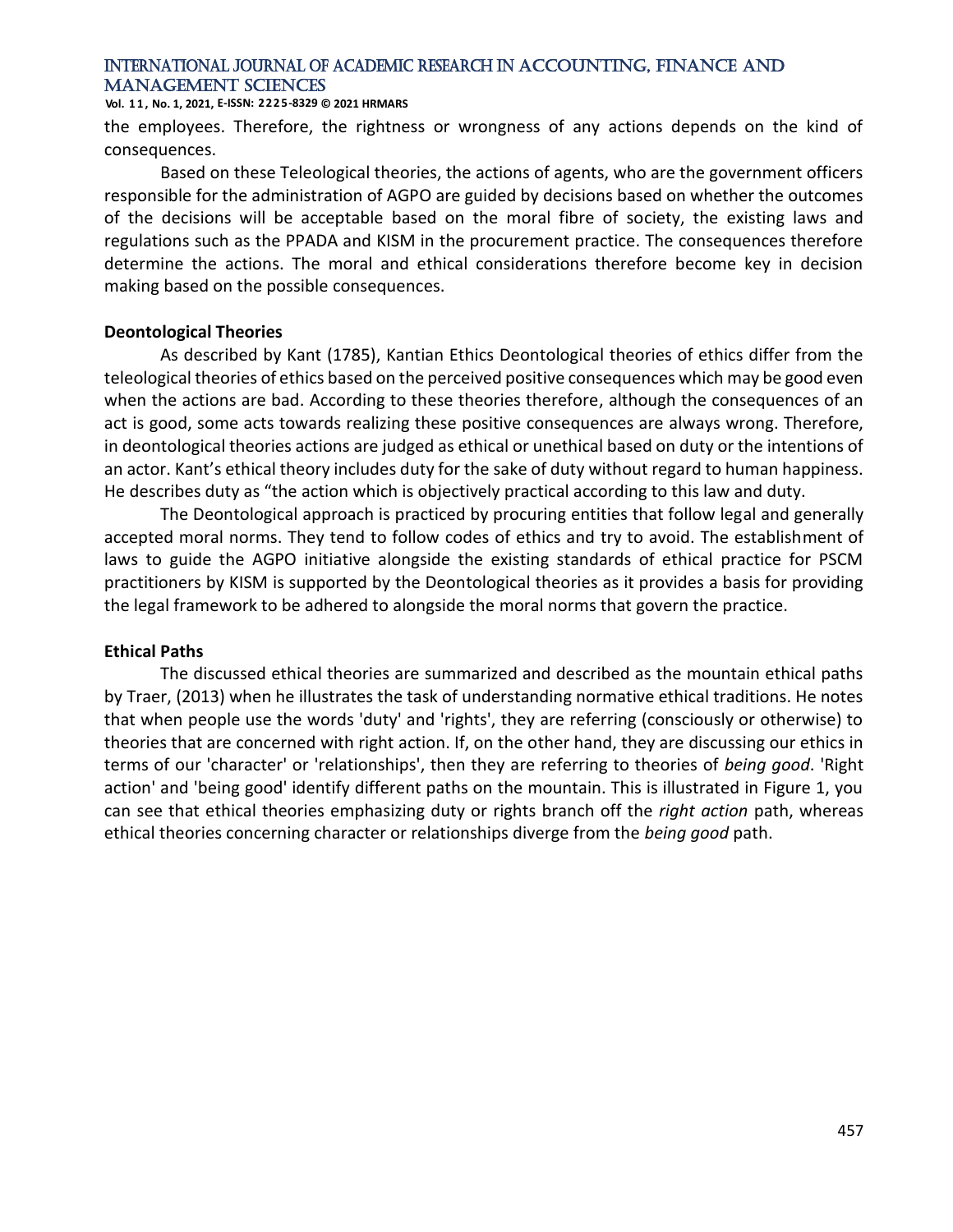**Vol. 1 1 , No. 1, 2021, E-ISSN: 2225-8329 © 2021 HRMARS**



*Figure 1***.** Ethical Paths *Source: Adapted from Traer, (2013)*

## **Conceptual Framework**

The researchers conceptualized that Ethical practices through professional code of conduct, objective procurement evaluation criteria and compliance of the public service constitutional provisions of ethics and integrity and how they influence the uptake of AGPO. The relationship is shown in Figure 2.



# *Figure 2.* Conceptual Model **(***Source: Authors. 2021***)**

The United Kingdom's Chartered Institute of Procurement and Supply (CIPS) summarizes ethical practices for its professionals by highlighting the following aspects of ethical behavior: the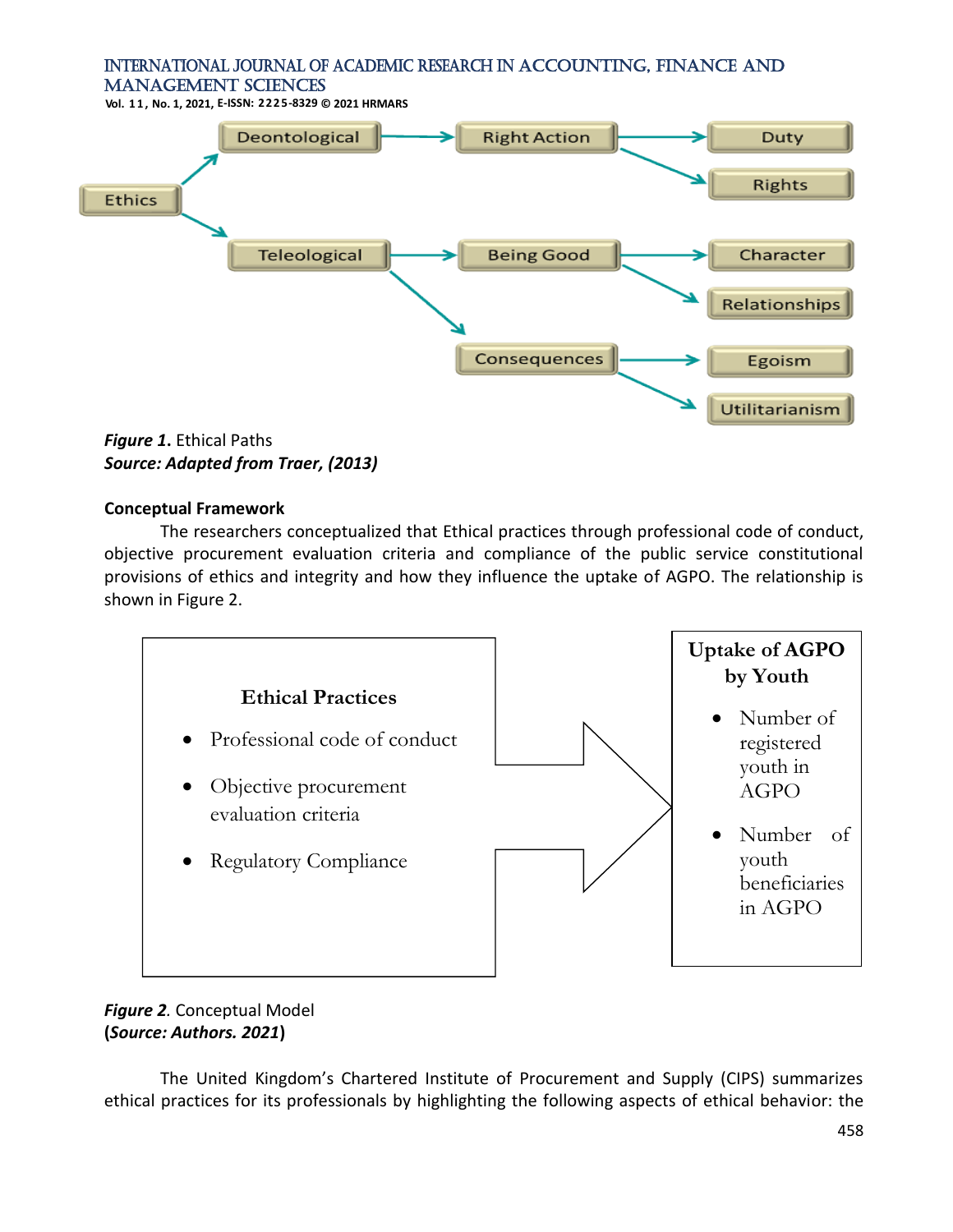#### **Vol. 1 1 , No. 1, 2021, E-ISSN: 2225-8329 © 2021 HRMARS**

officers not engaging in conduct, either professional or personal, which would bring the procurement profession into disrepute; officers not accepting inducements or gifts other than any declared gifts of nominal value which have been sanctioned by your employer; not allowing offers with vested interests to influence, or be perceived to influence, your business decisions; and being aware that the officers' behaviour outside their professional life may influence how they are perceived as professionals.

In Kenya, ethical practices by officers charged with the administration of the AGPO initiative like any other Procurement and Supply Chain Management (PSCM) process are in part contained and summarized within the draft document on the Code of Ethics and Standards of Professional Conduct of Kenya Institute of Supplies Management (KISM).

#### **Review of Literature**

Governments the world over have incorporated ethical behavior as an integral feature of the societies they govern. The application of ethical practices objectives through public procurement has developed over years after extensive research (Callerstig, 2014). There are also plans of increasing the effectiveness, efficiency and transparency of procurement systems to ensure that the disadvantaged people are put into consideration. In South Africa, preferential treatment is given to the blacks to accommodate group differences, encompass the right to reparation for past inequalities and to uplift vulnerable groups in society (Wazir & Achuora, 2020). This has been made possible by availing resources, making information available and better technological devices. Similarly, in Malawi, a reservation scheme is currently being applied to the ICT sector for procurement below BWP 300,000 (US\$ 46,000), where the opportunity to bid is reserved for 100% citizen-owned companies (Kennekae, 2010).

The Chairman, Ethics and Anti-Corruption Commission of Kenya, Phillip Kinisu in his address on the Kenyan State of Ethical Practices in May 2019 observes that the absence of ethical conduct would obviously jeopardize the authority of the state by inculcating lawlessness and ultimately 'failed state' status of such a nation. Studies have shown that where ethics in public service are weak, corruption, unethical conduct, inefficiency, poor services and general poverty of the citizenry abound. There has been established a strong correlation between public service management systems founded on strong ethical standards and prosperity of nations according to an Ethics and Anti-Corruption Report (GOK, 2018) and the emergence of the East Asian Tigers corroborates this.

In the developed countries, societies, there is general intolerance for unethical conduct and its rewards due to effective systems for enforcing such ethical conduct within public service. Ethics is discussed as being primarily concerned with issues such as bribes and confidentiality (Kenneth, 1989). According to him, ethics involves the philosophical study of morality as guide by internal conviction against what is wrong and right. Since in all government activities, public procurement is most vulnerable to corruption and fraudulent practice, according to the Economic Recovery Strategy for Wealth and Employment Creation, (ERSWEC, 2003), it becomes very important that the public procurement function is discharged with probity, transparency and accountability in a manner that secures best value for public money, (PPADA, 2005).

#### **Professional Code of Conduct**

Codes of behavior are designed to anticipate and prevent certain specific types of behavior, for example conflict of interest, self-dealing, bribery, and inappropriate actions. Although codes of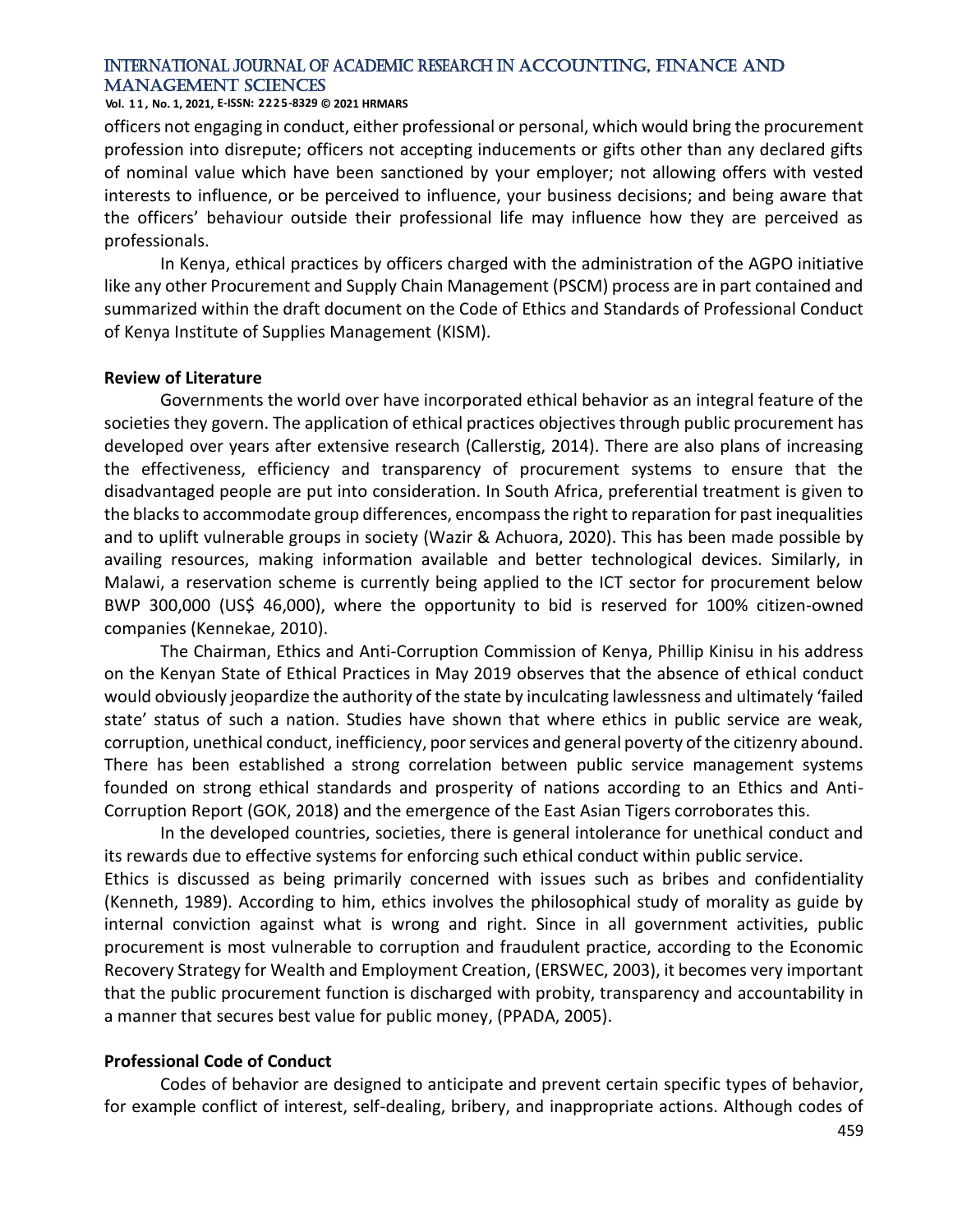#### **Vol. 1 1 , No. 1, 2021, E-ISSN: 2225-8329 © 2021 HRMARS**

conduct can be brief, most often they are lengthy and detailed. This is because this detailed scope is necessary to both protect the employee while at the same time protecting the reputation of the government. Most codes of conduct focus on the "do nots" rather than on affirmative obligations. They detail specific actions in which employees are not to engage (Gilman, 2005).

Globally, governments and procurement departments are faced with challenges in delivering quality products and services, including challenges of increasing debt and budget cuts, (American City & County, 2012). In some cases, integrity of the process exuberates the problem, and this notwithstanding good practices do exist, despite the reports of wastage and inefficiency. These good results being realized are based on best practice principles which are now being adapted. The consolidation and sharing of these best practices with those responsible for procurement in the public sector could have a significant effect on ethical procurement practices.

The National Institute of Governmental Purchasing (NIGP) and the United Kingdom's Chartered Institute of Purchasing and Supply (CIPS) collaborated and jointly unveiled Ten Global Public Procurement Practices. This is part of a larger shared initiative to define and formalize global professional standards for government procurement officials. These ten standard practices provide guidance across a set of procurement activities namely: Strategic Procurement Planning; Performance Measurement; Performance Metrics; Use of Cooperative Contracts; Transparency; Risk Management; Ethical Procurement; Procurement Policy Manual; Performance Management; and Performance-Based Contracting, (American City & County, 2012).

All public entities at different levels of government perform similar procurement activities, as much as the approaches and outcomes vary due to each entity's practices arising from their unique operating environments. Therefore, creating formal standards of procurement practice as reference points, through this collaboration of public sector professionals around the world, provides agencies an authoritative source to define professional standards of practice across critical public procurement functions.

Due to increased demand in ethical governance and public pressure for fiscal responsibility, procurement professionals need to ensure that they maximize the value of every expenditure. For example, U.S. the government spends a combined seven trillion dollars, Canadian government 360 billion dollars, and U.K. government more than 500 billion pounds. Therefore, consistent and professional procurement practices across governments could positively impact the effective expenditure of public funds, (American City & County, 2012)

The Kenya Institute of Supplies Management (KISM) has developed a draft of a Code of Ethics and Standards for Professional Conduct which provides guidance and sets common ethical standards to assist procurement professionals to deal with the ethical dilemmas they face in the course of their duties. The standards of professional conduct offer consistency in professional behavior and increase awareness of best practices and excellence that should be incorporated in procurement and supply chain activities (GOK, 2020).

The works of Ndolo and Njagi, (2018) on the Role of Ethics in Procurement Process Effectiveness in the Water Sector in Kenya in which they focused on Embu Water and Sewerage Company (EWASCO) in Embu County confirmed the need to establish training programs as well as maintaining high organizational culture through strong codes of ethics. The need to distribute and train staff in the Agency on the Public Procurement and Disposal Act (2015), policies and procedures was found urgent and necessary.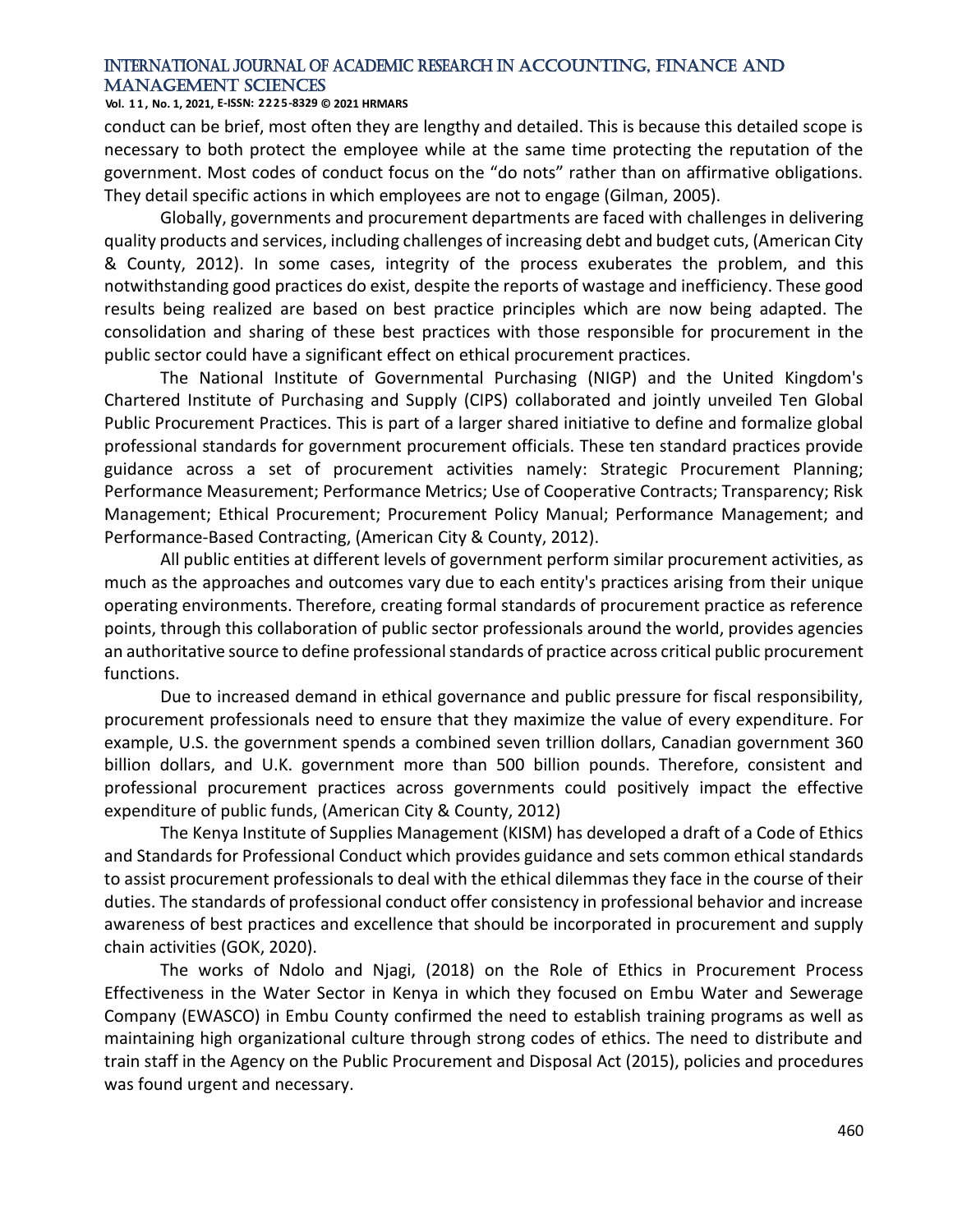**Vol. 1 1 , No. 1, 2021, E-ISSN: 2225-8329 © 2021 HRMARS**

## **Objective Procurement Evaluation Criteria**

An important objective of public procurement practice and procurement regulation is to ensure integrity in the system. This means that procurement should be carried out without any influence of corruption. Corruption can cover various types of practice, according to Sacconi, (2010) and many such practices involve forms of collusion between government and bidders, notably in awarding contracts because of bribes; to firms in which one has a personal interest; to firms in which one's friends, family or business acquaintances have an interest; and for political expediency. This type of corruption may occur in the execution as well as award of contracts for example when officials collude with bidders to allow them to claim extra payments for non-existent work, (Parsons, 2011).

Objective procurement evaluation starts with the procurement staff following an ethical code which dictates their behaviour and actions while conducting business. Walker, & Sidwell, (2006), posits that ethical procurement practices should be extended to all stakeholders in the procurement cycle. Objective procurement evaluation should also include an understanding of suppliers' operations and the procurement professional should offer guidance and support when improvement is necessary or appropriate in this process without bias. Public procurement procedures are therefore expected to be transparent and able to promote fair and equal treatment for bidders. This is because public resources linked to public procurement need to be used in accordance with intended purposes.

The United Nations Commission on International Trade Law (UNCITRAL) for example guides on request for proposals and provides for use of the kind of two-envelope procedure found also in the principal method for procurement of services in the selection procedure with simultaneous negotiations (Article 43 of the Model Law), according to Robert, (2008). Hence, for the purpose of evaluating the final proposals, Article 48(3) of UNICITRAL guides that the effectiveness of the proposal is to be evaluated separately from the price, and that the price is to be considered only after the completion of the evaluation. The reasons for such a two-envelope procedure are the same as with the principal method for procurement of services, namely, to ensure that appropriate weight is given to the different criteria and to prevent the deliberate abuse of discretion.

*Earlier research by* Sengbeh, (2015) on Ethical procurement practices and supply chain performance of Kenyan Energy Sector established that supply chain performance is influenced by accountability practices in procurement and recommended that the integrity practices in procurement should hence be adopted in the energy firms to ensure supply chain performance.

#### **Public Procurement Regulatory Compliance**

Regulatory compliance is the organizations' adherence to laws, regulations, guidelines and procedures relevant to its business practice, (Payan & McFarland, 2005; Gelderman.et.al, 2006). Whereas compliance is the degree to which an agent adheres to principal's directives, policies and procedures, non-compliance is the degree to which such an agent initiates deviant policies and procedures that are not approved by the principal in the words of Roodhooft and Abbeele, (2006). Therefore, regulatory compliance is at the core of ethical practices in any organizational operations.

Public procurement regulatory compliance therefore is the procurement entities' adherence to laws, regulations, guidelines and procedures that apply to procurement practice in the relevant country or state. The Kenya National Audit Office and the Internal Auditor General (IAG) alongside Public Procurement Oversight Authority (PPOA) and the KISM work closely in ensuring regulatory compliance through transparency and adherence to procurement laws and regulations in Kenya. The exact scope of oversight generally includes the legality, transparency and efficiency of procurement,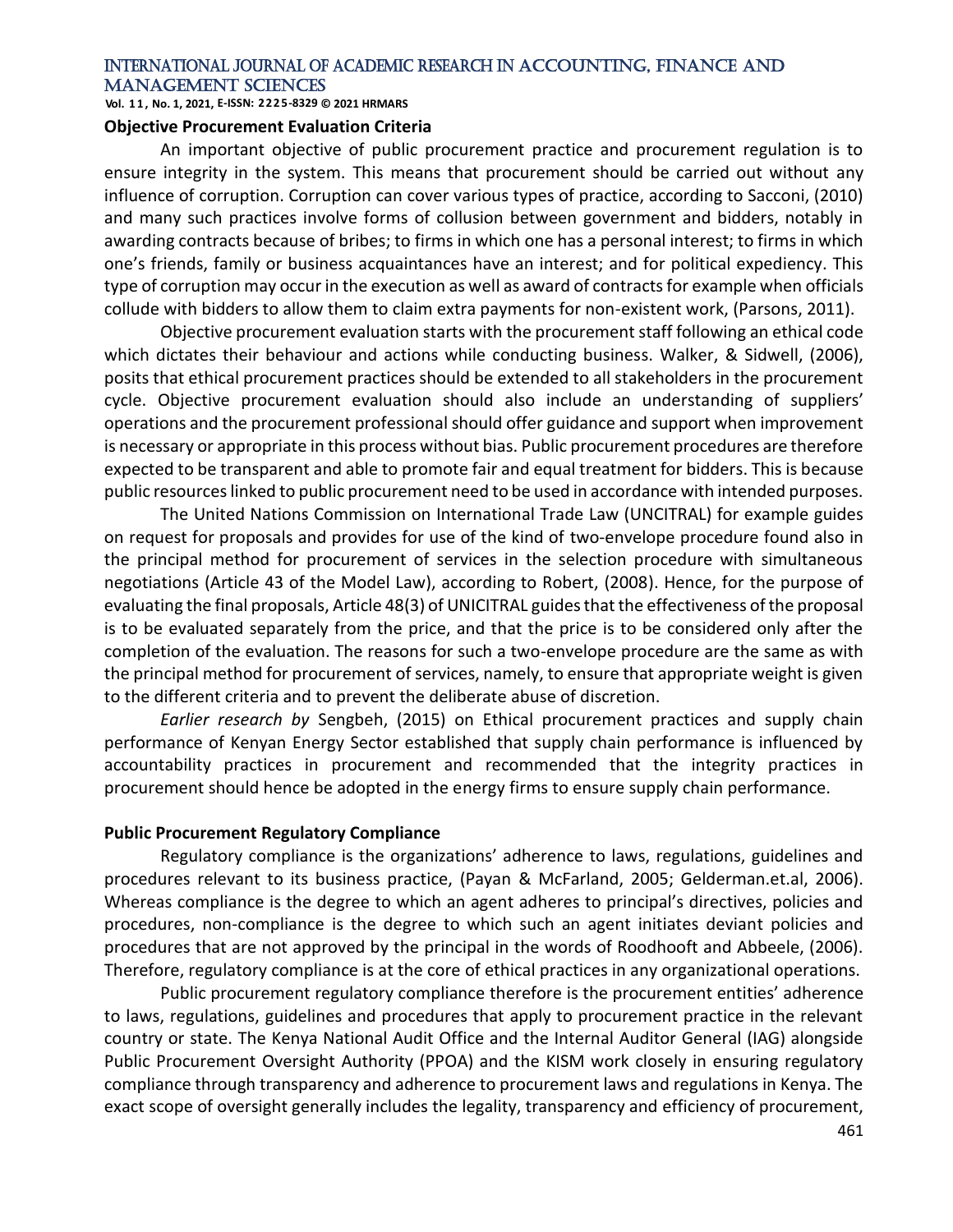**Vol. 1 1 , No. 1, 2021, E-ISSN: 2225-8329 © 2021 HRMARS**

according to the PPOA report, (GOK, 2004). Although the main objective of this oversight mechanism is ultimately to prevent and deter corrupt practices in procurement, it can bring a much wider range of benefits, such as increased transparency and accountability, enhanced trust in authorities and government contracting, contributing to a good reputation among contracting authorities, saving costs and improving competition, (GOK, 2014).

PPOA is the main procurement oversight body in Kenya whose mandate is to conduct investigations on any complains of noncompliance with the procurement rules and regulations and makes recommendation to the Ethics and Anti-Corruption Commission (EACC), according to the PPOA guidelines, (GOK, 2010). This is a legal entity established under the Constitution of Kenya 2010 to support the enforcement of compliance with the procurement laws and regulations by investigating and recommending prosecution of suppliers and or procurement or public officers found to have acted corruptly in the public procurement process and therefore culpable and the Public Procurement Oversight Authority (PPOA) is critical in playing this role, (GOK, 2010).

However, according to Panya & Were, (2018) on their study of Homa Bay County, Kenya, issues of non-compliance are reported frequently by the agencies tasked to oversee the practice. For instance, in the period ending 30 June 2014, data from the office of the Auditor-General reports various issues of non-compliance ranging from non-conformity to procurement regulations to sheer impunity towards the PPDA Act, 2015 within the County Government of Homabay. According to the Auditor Generals' report, payments were made to various firms for provision of legal services, insurance services and conducting of a baseline survey, where no procurement procedure was followed and documents confirming the provisions of the services were not availed for audit review as per the Auditors Generals report, (GOK, 2014).

Recent studies on this selective preferential procurement treatment in Kenya through the AGPO initiative's uptake have revealed that the legal and regulatory framework in some instances have an insignificant influence on the uptake of the program (Mukabi, Kangethe & Simiyu, 2020). This was partly attributed to the long bureaucratic processes involved in acquisition of the multiple licences needed by start-ups that wish to participate in the AGPO program. The AGPO initiative like any other procurement process is susceptible to non-compliance by the agents and hence the need for full enforcement of compliance by these agencies. Studies by Wazir & Achuora, (2020) on factors affecting access to government procurement opportunities (AGPO) by preference and reserved groups in Nairobi City County, Kenya found that resource availability, level of information, procurement ethical issues and technical capability had a positive significant influence on access to government procurement opportunities by preference and reserved groups. The study therefore recommended that the relevant government agencies make resources available, pay attention to procurement ethical issues, make people living with disabilities aware of public procurement opportunities and use technology in the running of procurement function so that more disadvantaged people get access public procurement opportunities (Wazir & Achuora, 2020).

### **Research Methodology**

The objective of this research was to examine how Ethical Practices influenced the uptake of AGPO initiative by the youth in Isiolo County in Kenya. The ethical parameters of Professional Code of Conduct, Objective Procurement Evaluation Criteria and Public Procurement Regulatory Compliance were used to measure the degree of relationship and association between the variables. The use of descriptive research design, where relevant and precise information concerning the current status of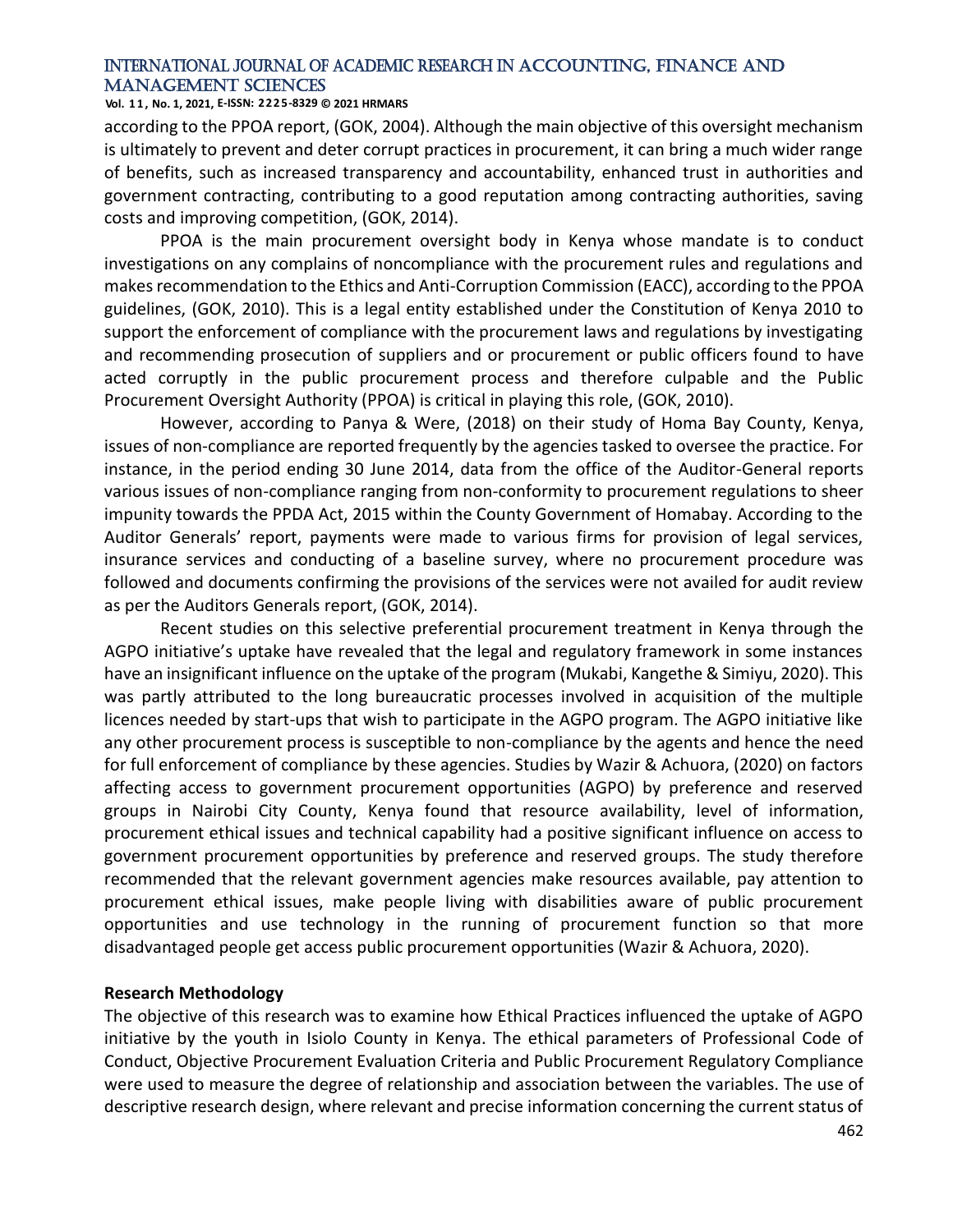**Vol. 1 1 , No. 1, 2021, E-ISSN: 2225-8329 © 2021 HRMARS**

a problem of youth access to the AGPO initiative and the drawing of valid general conclusions from the facts established was found appropriate according to Kothari (2009) who postulates that this design is appropriate for establishing causal relationships with a set of data.

The study population which of the youth from Isiolo County was drawn from the Seven(7) Sub-Counties, namely Isiolo North, Isiolo, Garbatulla, Merti, Oidolinro, Isiolo Central and Bullapesa. They constituted 55 youth from Isiolo County that had congregated at the Kenya School of Government, Embu to undertake a capacity building programme and who by their demographic disposition constituted a significant bracket of the beneficiaries of the AGPO initiative alongside women and PWDs.

The study tool of data collection was the self-administered questionnaires that was designed in a format, sequence and wording with the inclusion of classification, behavioural, knowledge and perception questions according to Bulmer, (2004). The questionnaire was deemed appropriate since the respondents being youth were literate and capable of reading and interpreting the research questions as raised in the tool to provide valid responses. The tool was also to ensure reliability, validity and sustained engagement of the respondents on matters influencing their uptake of AGPO in the research data collection process. The questionnaire had closed-ended questions that made use of a five-point Likert scale where respondents were required to fill according to their level of agreement with the statements. This was to simplify the comprehension and response to the statements.

Descriptive statistics in the form of frequencies and percentages were used to analyze the data used to deduce how the various ethical influencers affected the uptake of AGPO by the youth in the County. This is an appropriate method which according to Mugenda and Mugenda, (2013) provides concise data descriptions and analysis for ease of interpretation. The Pearson correlation coefficient was used to measure the strength and direction of the relationship between the uptake of AGPO by youth and the ethical influencers. According to Freedman, Pisani and Purves, (2007) this ccorrelation coefficient technique allows the researchers to analyze the degree and direction of the relationship between the dependent variable of the uptake of AGPO and the independent parameters of Ethical Practices in Procurement. The use of scatter plots to demonstrate the degree of the relationship between the variables on a graphical scale provided ease of interpretation by analysts.

## **Operationalization of the Study Variables**

The responses in the questionnaire were rated on a scale of 1-5, where 1 represented strongly disagree and 5, strongly agree. They were arrived at based on the following parameters: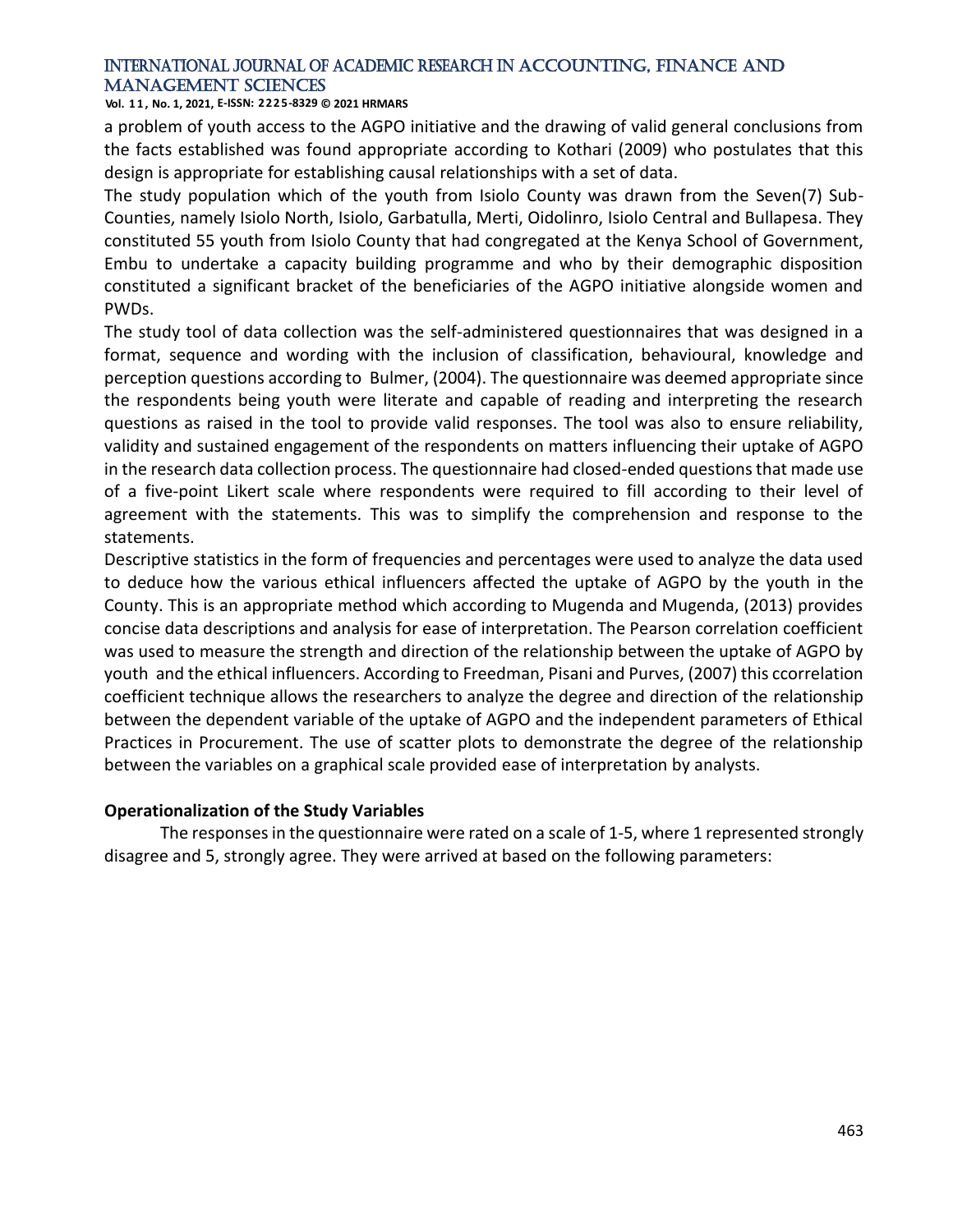**Vol. 1 1 , No. 1, 2021, E-ISSN: 2225-8329 © 2021 HRMARS**

| <b>Variable</b>                           | <b>Statements of Measurement</b>                                                                                                                                                                                                                      |
|-------------------------------------------|-------------------------------------------------------------------------------------------------------------------------------------------------------------------------------------------------------------------------------------------------------|
| <b>Dependent</b><br><b>Variable</b>       | $\checkmark$<br>Are you a registered youth in AGPO?<br>Are you a beneficiary of the AGPO?                                                                                                                                                             |
| Uptake<br>of<br><b>AGPO</b>               |                                                                                                                                                                                                                                                       |
| Ethical<br>Practices<br>in<br><b>AGPO</b> | $\checkmark$ I am aware of the Ethical practices that is<br>of<br>Professional<br>Code<br>Conduct,<br>Objective<br>Evaluation<br>Criteria<br>Public<br>Procurement<br>and<br>Procurement Regulatory Compliance to be followed<br>in the AGPO process. |
|                                           | Ethical practices through Professional Code of<br>Conduct, Objective Procurement Evaluation Criteria<br>and Public Procurement Regulatory Compliance are<br>adhered to in the AGPO process.                                                           |
|                                           | $\checkmark$ I am aware of businesses disqualified because of<br>AGPO ethical malpractices in breach of Professional<br>Code of Conduct, Objective Procurement Evaluation<br>Criteria<br>and Public Procurement<br>Regulatory<br>Compliance           |
|                                           | $\checkmark$  <br>have experienced ethical malpractices<br>by<br>Government officials in AGPO.                                                                                                                                                        |
|                                           | The ethical malpractices have discouraged me from<br>$\checkmark$<br>benefitting through the AGPO initiative.                                                                                                                                         |
|                                           | There is a need to address ethical concerns<br>✓<br>involving Professional Code of Conduct, Objective<br>Procurement Evaluation Criteria<br>and<br>Public<br>Procurement Regulatory Compliance in the AGPO<br>processes for effectiveness             |

**(***Source: Authors, 2019***)**

## **Research Findings and Discussions**

This section reports the findings of the study and highlights the respondents' response rate, the respondents' demography, descriptive analysis of the study variable using proportions and culminates with the inferential statistics of the study variable using the Pearson's correlation coefficient *r.* 

|  | Table 2. Response Rate |
|--|------------------------|
|--|------------------------|

| Item                    | Administered   | Returned              | Percentage |  |
|-------------------------|----------------|-----------------------|------------|--|
|                         | Questionnaires | <b>Questionnaires</b> | Remaining  |  |
| Respondents             | 55             | 55                    | 100%       |  |
| (Source: Authors, 2021) |                |                       |            |  |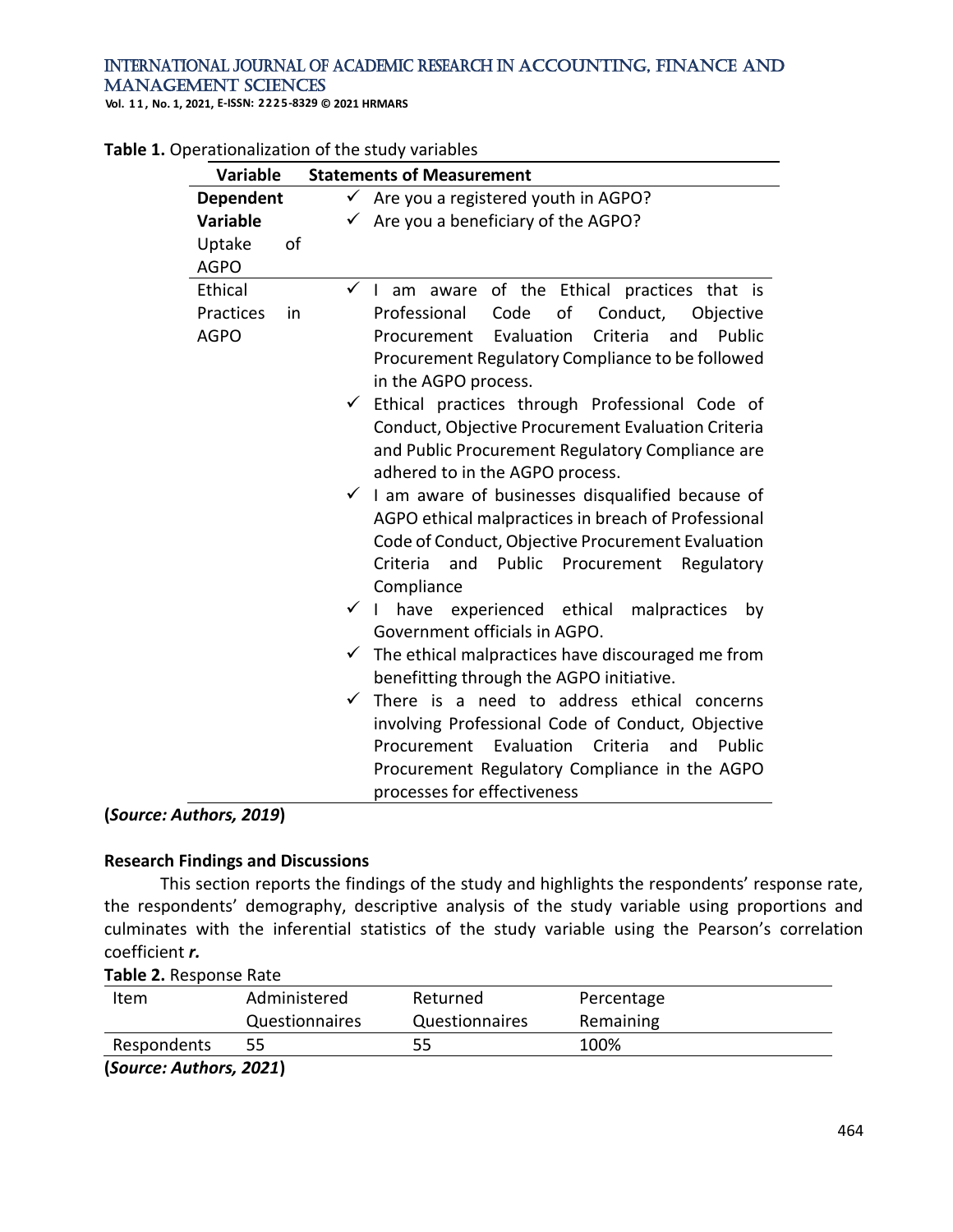#### **Vol. 1 1 , No. 1, 2021, E-ISSN: 2225-8329 © 2021 HRMARS**

From Table 2, it is noted that all the administered questionnaires were filled by respondents and collected for coding and further analysis by the researchers.

## **Respondents Demography**

### **Respondents Gender**

From **Table 3** sixty-seven percent (67%) of the respondents were male and thirty-three percent (33%) were female. This is in line with the Kenya Bureau of Statistics Economic Survey (KNBS, 2020) report on enterprises by gender which indicates that men still occupy a significant portion (over 60%) of the formal Small and Medium Size businesses in Kenya.

## **Table 3.** Gender of Respondents

## **(N = 55)**

| $\cdots$ $\cdots$ |           |       |
|-------------------|-----------|-------|
| Gender            |           | %     |
|                   | Male 37   | 67.0  |
|                   | Female 18 | 33.0  |
|                   | N 55      | 100.0 |

**(***Source: Survey Data, 2021***)**

## **Age of Respondents**

From **Table 4** seventy-three percent (73%) of the respondents were between 20-29 years and twenty-seven percent (27%) were between 30-39 years. This therefore indicates that the respondents from the County were youth. This is because the Constitution of Kenya (COK, 2010) defines a youth as a person aged between eighteen (18) years and thirty-four (34) years while under the African Youth Charter, a youth is a person between fifteen (15) years and thirty-five (35) years. **Table 4.** Age of Respondents

| N |  |
|---|--|
|---|--|

| Age |                  | %     |  |
|-----|------------------|-------|--|
|     | 20 - 29 years 40 | 73.0  |  |
|     | 30 - 39 years 15 | 27.0  |  |
|     | N 55             | 100.0 |  |
|     | __               |       |  |

#### **(***Source: Survey Data, 2021***)**

## **Level of Education**

From **Table 5** sixteen percent (16%) has KCPE, twenty-nine percent (29%) had KCSE, twentyone percent (21%) had Certificate, twenty-one percent (21%) had Diploma and eleven percent (11%) had a Degree.

This confirms that majority of the respondents have at least the minimum basic education needed to start off a business and have it registered with the AGPO programme.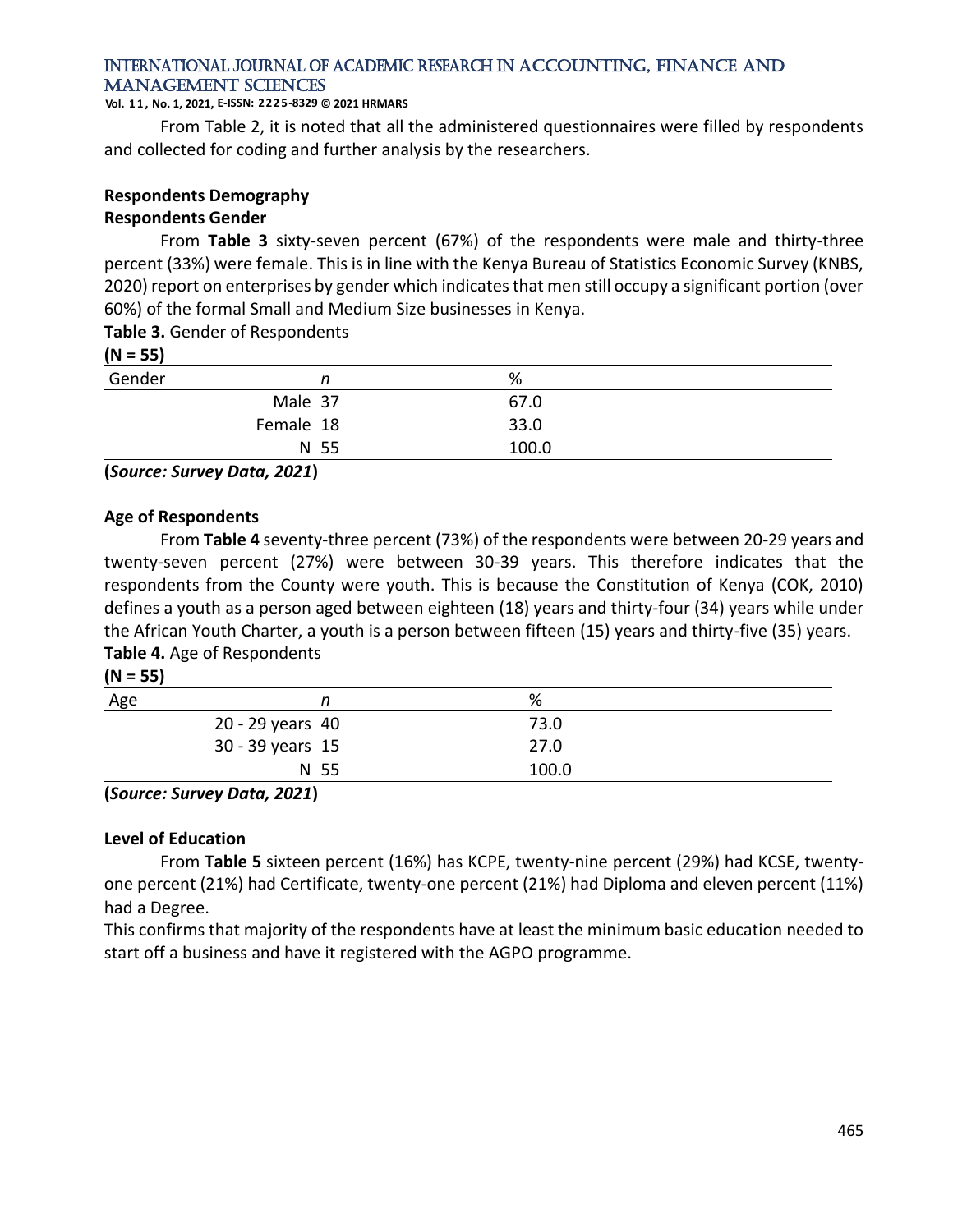**Vol. 1 1 , No. 1, 2021, E-ISSN: 2225-8329 © 2021 HRMARS**

| Table 5. Level of Education |  |
|-----------------------------|--|
|-----------------------------|--|

## **(N = 55)**

| $(1 - 3)$                 |      |       |
|---------------------------|------|-------|
| <b>Level of Education</b> | N    | %     |
| KCPE 9                    |      | 16.0  |
| KCSE 16                   |      | 29.0  |
| Certificate 12            |      | 21.0  |
| Diploma 12                |      | 21.0  |
| Degree 6                  |      | 11.0  |
|                           | N 55 | 100.0 |

## **(S***ource: Survey Data, 2021***)**

## **Respondents' Sub-County**

From **Table 6** eighteen percent (18%) were from Isiolo North, fifty-three percent (53%) from Isiolo, eleven percent (11%) were from Garbatulla, nine percent (9%) were from Merti, two percent (2%) from Oidolinro, four percent (4%) from Isiolo Central and four percent (4%) from Bullapesa.

| Sub-County       | n  | %     |  |
|------------------|----|-------|--|
| Isiolo North     | 10 | 18.0  |  |
| Isiolo           | 29 | 53.0  |  |
| Garbatulla       | 6  | 11.0  |  |
| Merti            | 5  | 9.0   |  |
| Oidolinro        |    | 2.0   |  |
| Isiolo central   | 2  | 4.0   |  |
| <b>Bullapesa</b> | 2  | 4.0   |  |
| N                | 55 | 100.0 |  |

## **Table 6.** Respondents Sub-County

**(***Source: Survey Data, 2021***)**

# **The proportion of respondents who own a Businesses.**

From **Table 7** forty-four percent (44%) of the respondents owned some form of business while fifty-six percent (56%) did not own a business.

**Table 7.** Respondents who own a Businesses.

| $(N = 55)$ |    |       |  |
|------------|----|-------|--|
| Response   | n  | %     |  |
| Yes        | 24 | 44.0  |  |
| No         | 31 | 56.0  |  |
| N          | 55 | 100.0 |  |

**(***Source: Survey Data, 2021***)**

## **Respondents Business Ownership**

From **Table 8** and **Figure 3,** sixty-two percent (62%) has a sole proprietorship, twenty-seven percent (27%) had partnerships and eleven percent (11%) had limited companies.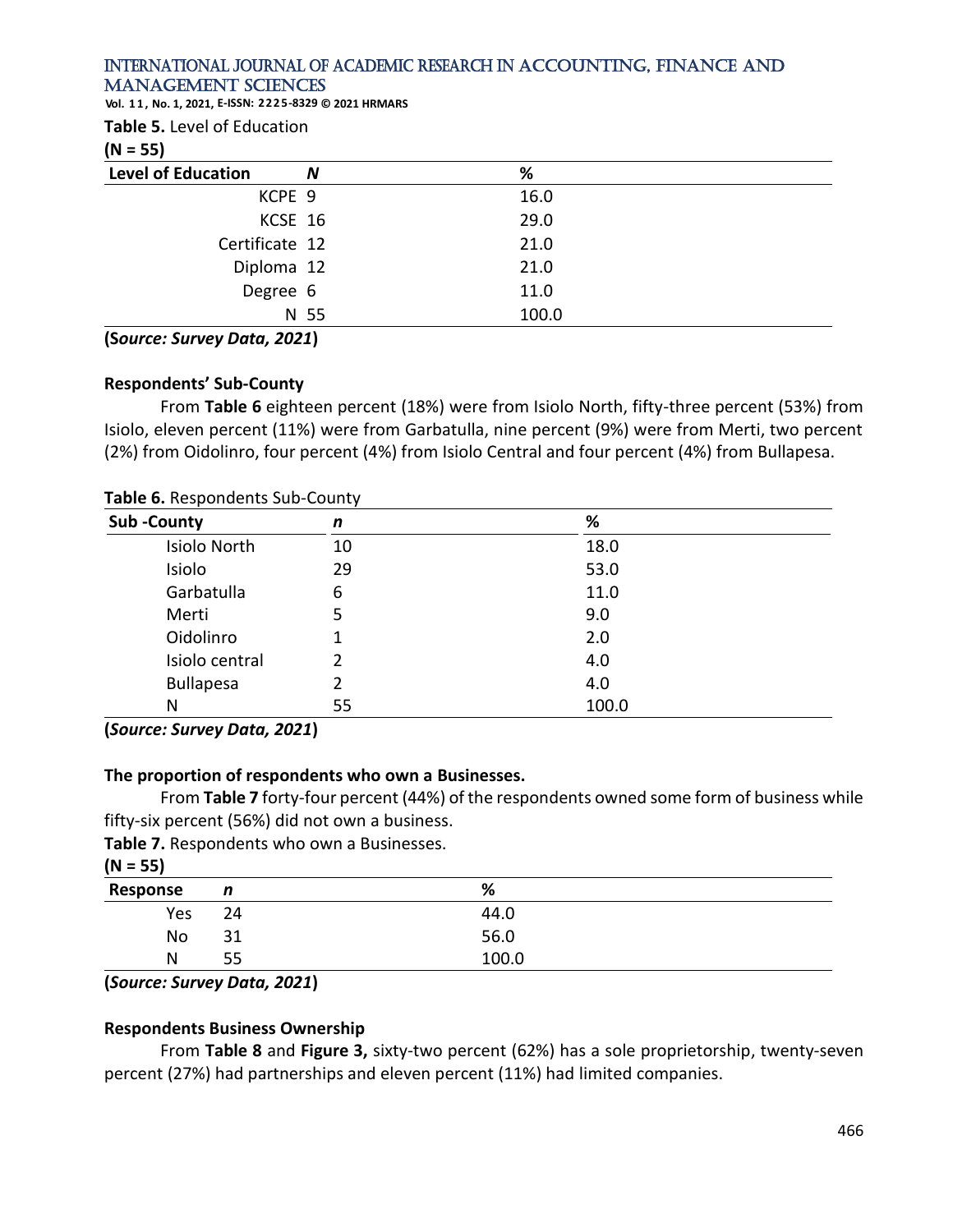**Vol. 1 1 , No. 1, 2021, E-ISSN: 2225-8329 © 2021 HRMARS**

**Table 8.** Business Ownership

**(N=55)**

| $11 - 331$              |                 |       |  |
|-------------------------|-----------------|-------|--|
| <b>Type of Business</b> |                 | %     |  |
| Sole proprietorship 16  |                 | 62.0  |  |
|                         | Partnership 7   | 27.0  |  |
| Limited Company 3       |                 | 11.0  |  |
|                         | N <sub>26</sub> | 100.0 |  |

**(***Source: Survey Data, 2021***)**



*Figure 3***.** Business Ownership **(***Source: Survey Data, 2021***)**

# **Cross tabulation of business ownership and with the type of Business**

From **Table 9** sixty-seven percent (67%) did own a business and were sole proprietors. Twenty-one percent (21%) did own a business but were in partnerships, whilst twelve percent (12%) did own a business but were in Limited Companies. Twenty-nine percent (29%) did not own a business but were in partnerships.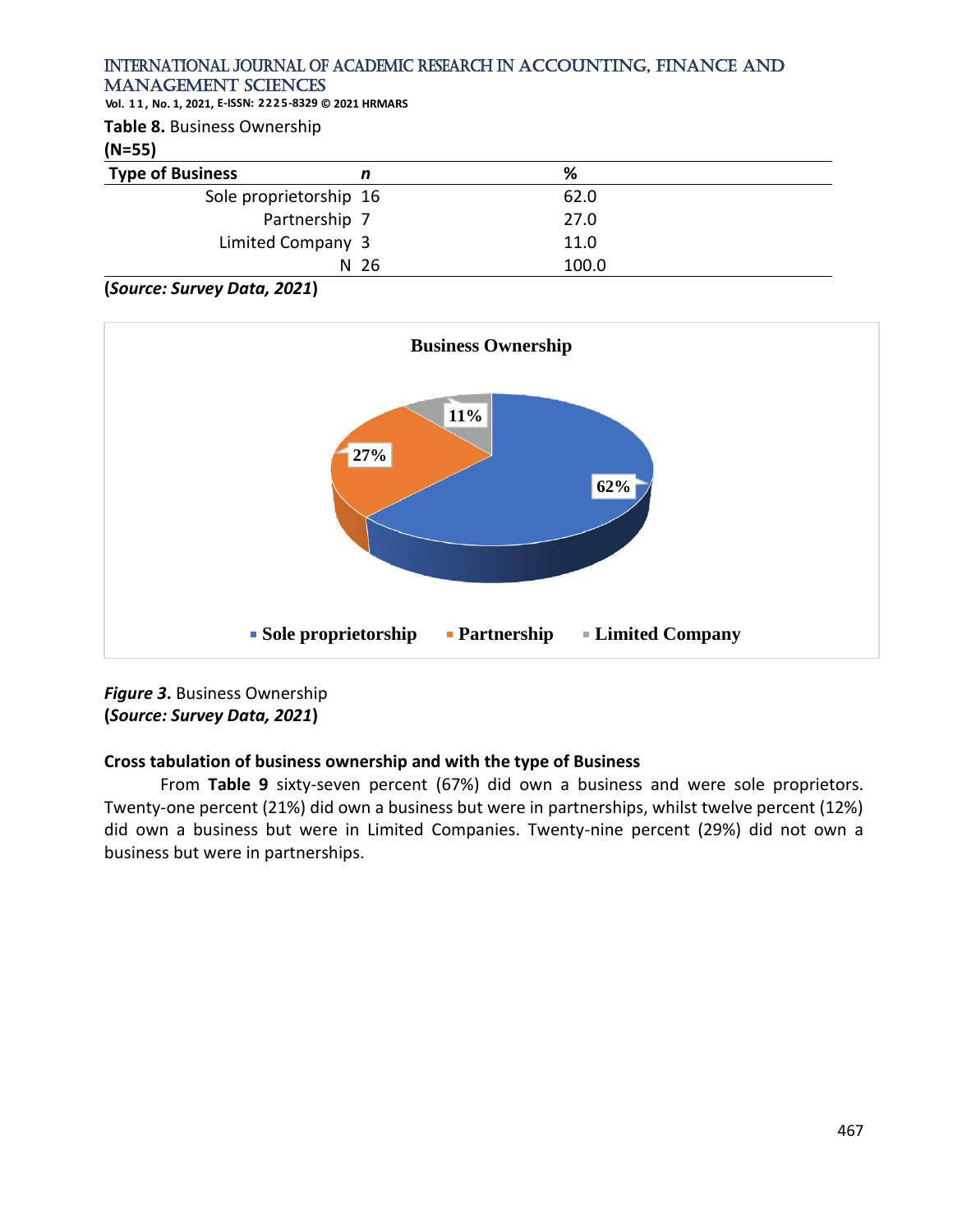**Vol. 1 1 , No. 1, 2021, E-ISSN: 2225-8329 © 2021 HRMARS**

|                                   |           |                                                  | What is the type of Business Ownership |             |          | %              |
|-----------------------------------|-----------|--------------------------------------------------|----------------------------------------|-------------|----------|----------------|
|                                   |           |                                                  | <b>Sole</b>                            | Partnership | Limited  |                |
|                                   |           |                                                  | proprietorship                         |             | company  |                |
| Do<br>you<br>own<br>a<br>business | Yes<br>No | N                                                | 16                                     | 5           | 3        | 24             |
|                                   |           | Do you own a business                            | 67%                                    | 21.0%       | 12.0%    | 100.0%         |
|                                   |           | What is the type of<br><b>Business Ownership</b> | 100.0%                                 | 71.0%       | 100.0%   | 92.3%          |
|                                   |           | Ν                                                | $\Omega$                               | 2           | $\Omega$ | $\overline{2}$ |
|                                   |           | Do you own a business                            | 0.0%                                   | 100.0%      | 0.0%     | 100.0%         |
|                                   |           | What is the type of<br><b>Business Ownership</b> | 0.0%                                   | 29.0%       | 0.0%     | 8.0%           |
|                                   |           | N                                                | 16                                     | 7           | 3        | 26             |
| %                                 |           | Do you own a business                            | 62.0%                                  | 27.0%       | 11.0%    | 100.0%         |
|                                   |           | What is the type of<br><b>Business Ownership</b> | 100.0%                                 | 100.0%      | 100.0%   | 100.0%         |

**Table 9. Cross Tabulation of Business ownership and Type of Business** 

**(***Source: Survey Data, 2019***)**

## **Findings and Discussions on how Ethical Practices influence the uptake of AGPO by the youth in Isiolo County.**

From Table 10 eighty-two percent (82%) agreed that they were aware of ethical practices to be followed in the AGPO process. This therefore indicates that the youth in the County were fully aware of the existing ethical expectations and practices both by potential beneficiaries and agents of the AGPO initiative. This consciousness is critical as it provides a basis of moral judgement in the event of unethical practices. Hannah and Jaimie, (2020) in their analysis on Consumerism Consciousness argue that by supporting *ethically* sourced businesses based on ethical awareness, consumers can help to protect the ethical environment while simultaneously avoiding goods and services that are exploitative. This, accordingly, would be a way of ensuring that a product or service is produced *ethically* is through fair business practices.

The findings also show that eighty-one percent (81%) of the respondents agreed that ethical practices are adhered to in the AGPO process. It is therefore conclusive that both agents and beneficiaries adhered to the code of conduct, objective procurement evaluation criteria and complied with the public procurement laws and regulations. Similarly, fifty-one percent (51%) of the respondents were aware of businesses being disqualified because of AGPO ethical malpractices. This level of consciousness of punishment out of breaching ethical practices as argued in the Teleological Ethical Theories is a potent deterrent to unethical practices in the administration of the AGPO program and would be of interest to policy makers. This could further explain the findings on respondents' having experience on ethical malpractices by Government officials in the AGPO program of which thirty-five percent (35%) disagreed and thirty-four percent (34%) agreed, whilst twenty-eight percent (28%) did not know.

Further findings indicate that fifty-nine percent (59%) of the respondents disagreed that ethical malpractices had discouraged them from benefitting through the AGPO initiative. This is an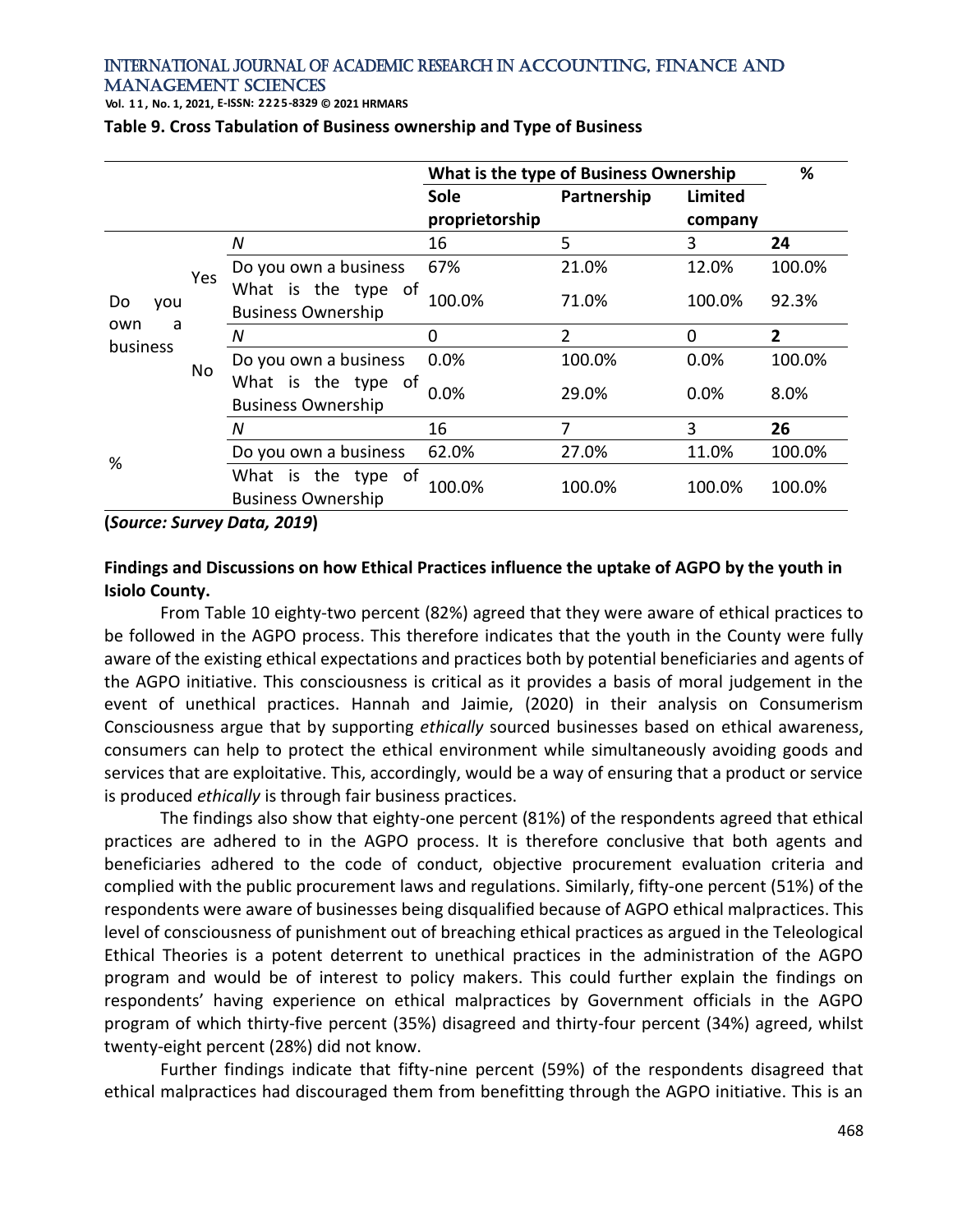#### **Vol. 1 1 , No. 1, 2021, E-ISSN: 2225-8329 © 2021 HRMARS**

**(N = 55)**

indication that ethical practices had not hindered the youth participation in the AGPO activities which illustrates perceived fair play in the program processes. However, ninety-two percent (92%) agreed that there is need to address ethical concerns in the AGPO processes for effectiveness, and this is paradoxical based on the earlier findings in which there was perceived fair play in the process.

It could be explained by the words of Donald Menzel, (2005) who argues that some contemplated ethical malpractices are better flagged out in time to ensure consistent application of business ethical practices.

| Parameter                            | <b>Strongly</b> | <b>Disagree</b> | Don't       | <b>Agree</b> | <b>Strongly</b> | Mean |
|--------------------------------------|-----------------|-----------------|-------------|--------------|-----------------|------|
|                                      | <b>Disagree</b> |                 | <b>Know</b> |              | Agree           |      |
|                                      | Percentage      |                 |             |              |                 |      |
| i. I am aware that the ethical       |                 |                 |             |              |                 |      |
| practices<br>which<br>are            |                 |                 |             |              |                 |      |
| Professional<br>Code<br>of           |                 |                 |             |              |                 |      |
| Conduct,<br>Objective                |                 |                 |             |              |                 |      |
| Evaluation<br>Procurement            | 2.0             | 8.0             | 8.0         | 61.0         | 21.0            | 3.41 |
| Public<br>Criteria<br>and            |                 |                 |             |              |                 |      |
| Procurement<br>Regulatory            |                 |                 |             |              |                 |      |
| Compliance need to be                |                 |                 |             |              |                 |      |
| followed in the AGPO                 |                 |                 |             |              |                 |      |
| process                              |                 |                 |             |              |                 |      |
| ii. Ethical practices, that is       |                 |                 |             |              |                 |      |
| Professional<br>Code<br>0f           |                 |                 |             |              |                 |      |
| Conduct,<br>Objective                |                 |                 |             |              |                 |      |
| Evaluation<br>Procurement            |                 |                 |             |              |                 |      |
| Public 4.0<br>Criteria<br>and        |                 | 8.0             | 6.0         | 62.0         | 19.0            | 3.01 |
| Procurement<br>Regulatory            |                 |                 |             |              |                 |      |
| Compliance are adhered to            |                 |                 |             |              |                 |      |
| by agents in the AGPO                |                 |                 |             |              |                 |      |
| process in Isiolo County             |                 |                 |             |              |                 |      |
| ii. I am aware of businesses         |                 |                 |             |              |                 |      |
| disqualified because of 2.0          |                 | 16.0            | 31.0        | 41.0         | 10.0            | 2.65 |
| AGPO ethical malpractices            |                 |                 |             |              |                 |      |
| v. I have experienced ethical        |                 |                 |             |              |                 |      |
|                                      |                 |                 |             |              |                 |      |
| malpractices<br>Government officials | by $9.0$        | 29.0            | 28.0        | 28.0         | 6.0             | 2.90 |
| in<br><b>AGPO</b>                    |                 |                 |             |              |                 |      |
|                                      |                 |                 |             |              |                 |      |
| v. The ethical malpractices          |                 |                 |             |              |                 |      |
| have discouraged me from             | 21.0            | 38.0            | 4.0         | 31.0         | 6.0             | 2.65 |
| benefitting through the              |                 |                 |             |              |                 |      |
| <b>AGPO</b> initiative               |                 |                 |             |              |                 |      |

# **Table 10. Descriptive Statistics of the Study Variable, Ethical Practices**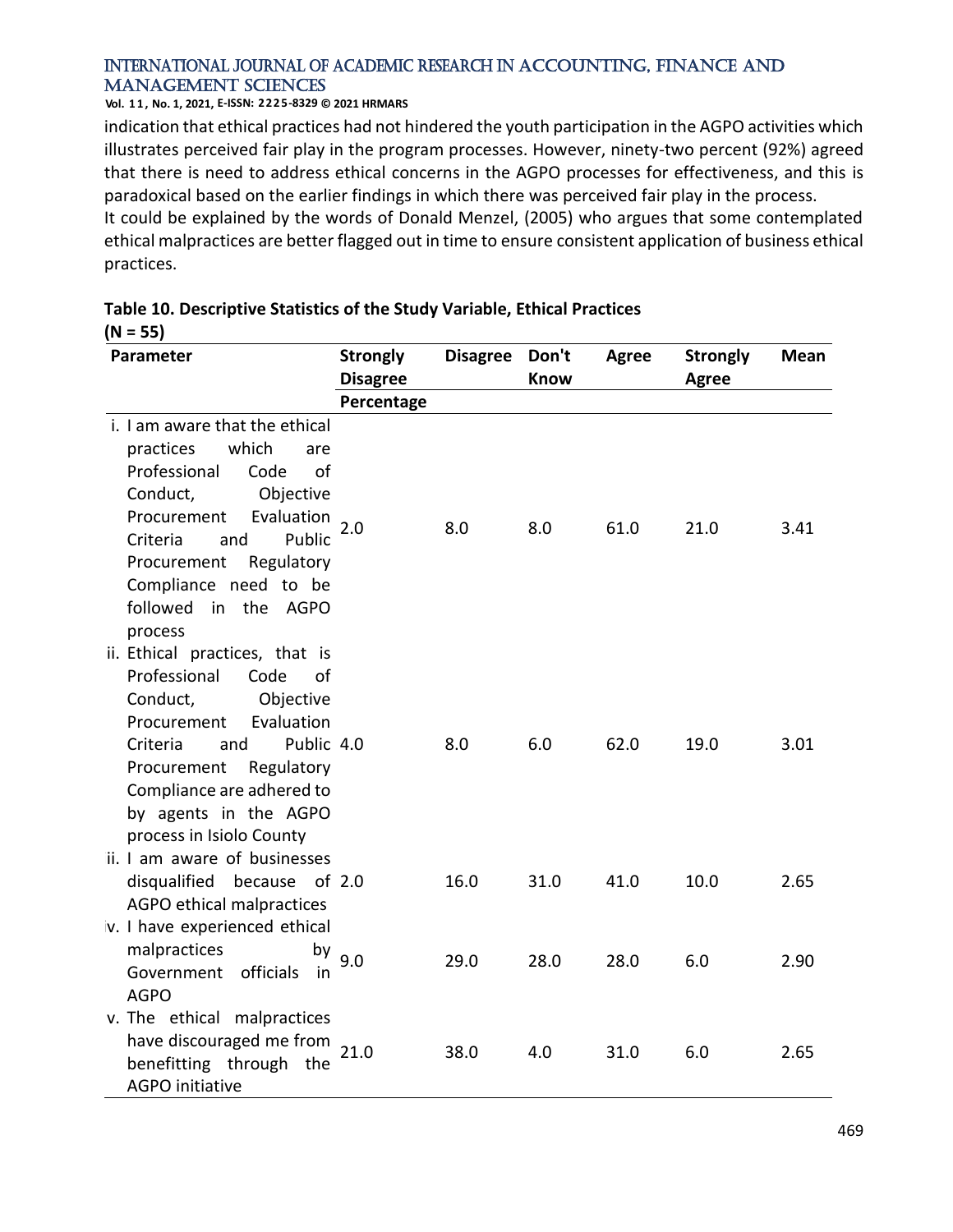**Vol. 1 1 , No. 1, 2021, E-ISSN: 2225-8329 © 2021 HRMARS**

| Parameter                                                                                                | <b>Strongly</b> | <b>Disagree</b> | Don't       | Agree | <b>Strongly</b> | <b>Mean</b> |
|----------------------------------------------------------------------------------------------------------|-----------------|-----------------|-------------|-------|-----------------|-------------|
|                                                                                                          | <b>Disagree</b> |                 | <b>Know</b> |       | Agree           |             |
|                                                                                                          | Percentage      |                 |             |       |                 |             |
| vi. There is need to address                                                                             |                 |                 |             |       |                 |             |
| ethical concerns in the                                                                                  |                 | 2.0             | 4.0         | 64.0  | 28.0            | 4.14        |
| for<br><b>AGPO</b><br>processes                                                                          |                 |                 |             |       |                 |             |
| effectiveness                                                                                            |                 |                 |             |       |                 |             |
| $\{C_{\alpha}, \ldots, C_{\alpha}, C_{\alpha}, \ldots, C_{\alpha}, C_{\alpha}, C_{\alpha}, C_{\alpha}\}$ |                 |                 |             |       |                 |             |

**(***Source: Survey Data, 2019***)**

From Figure 4 on Mean of Parameter scores, it can be concluded that the response with the highest mean of Strongly Agree is (iv) whereby the respondents indicated that there is need to address ethical concerns in the AGPO processes for effectiveness of the program. This is therefore a major ethical concern worth policy intervention. The level of awareness of the ethical practices and that they are complied with in the AGPO administration as per parameter (i) and (ii) is an indication of understanding of ethical concerns by the respondents and hence the youth at large.



**Likert Scale (1-5)**

## **Inferential Statistics of the Study variable, Ethical Practices on Uptake of AGPO**

Based on the interpretation of the correlation coefficients of the study variables, of Hoi: *ρ<sup>i</sup>* =0 versus Hoi: *ρ<sup>i</sup>* ≠ 0 (i =1), therefore, if the hypothesis is rejected then the independent variable Xi had a statistically significant relationship or association with the dependent variable Y (Chen & Popovich, 2002). The decision to reject or fail to reject the Null Hypothesis was therefore based on the statistical significance of the correlation coefficient ( $p \le 0.05$ ).

Therefore, the independent variable Ethical Practices had a statistically significant moderate positive correlation with the dependent variable Uptake of AGPO *r*(51) = .562 *p < .05* hence we REJECT the Null Hypothesis Ho1**:** which was that Ethical Practices do not have a statistically significant relationship with the uptake of AGPO by the youth in Isiolo County.

*Figure 4.* Mean of Parameters **(***Source: Survey Data, 2019***)**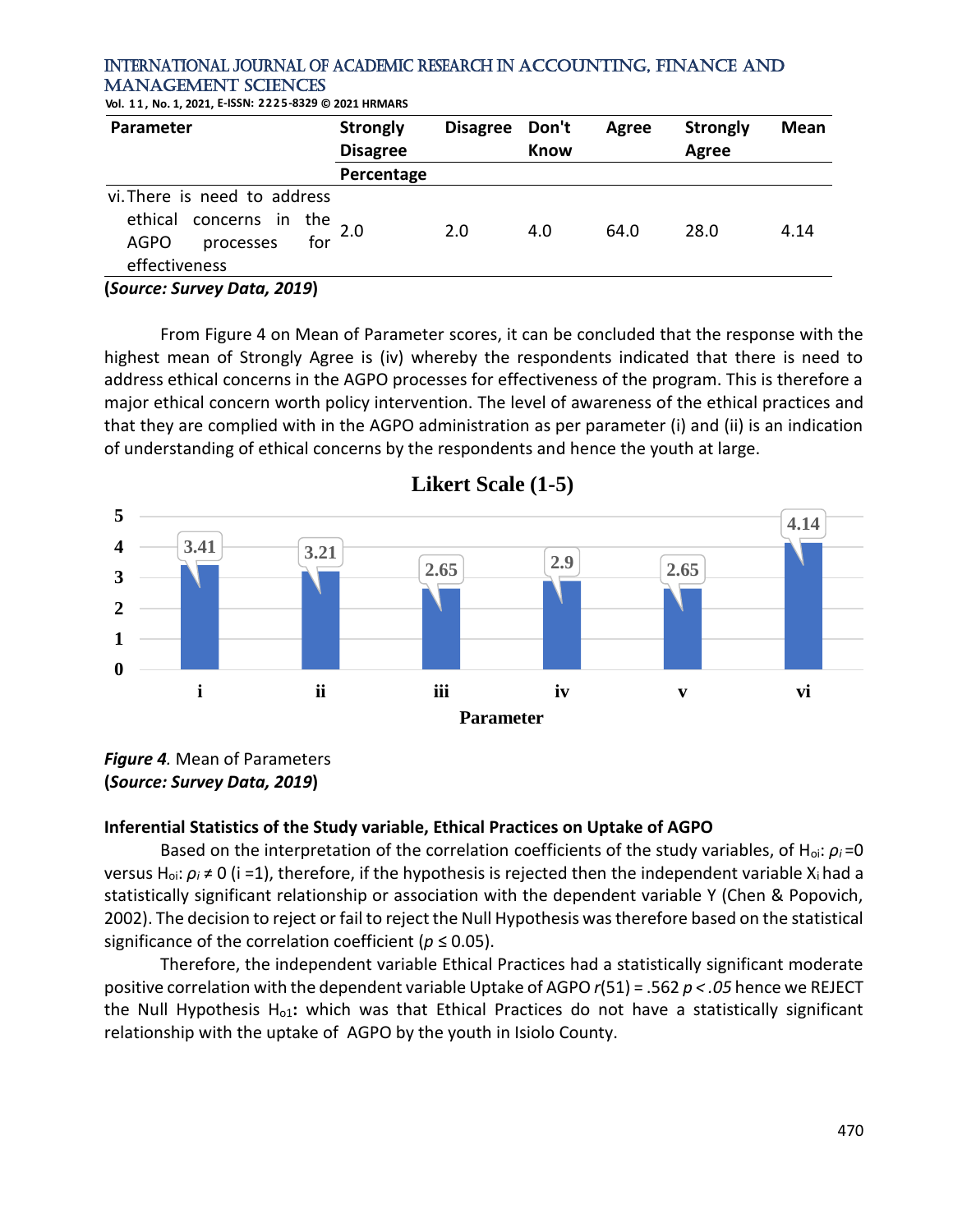**Vol. 1 1 , No. 1, 2021, E-ISSN: 2225-8329 © 2021 HRMARS**

**Table 11.** Correlation Coefficients between Ethical Practices and the uptake of AGPO (N=55)

| Determinant of AGPO (X <sub>i</sub> ) |                            | Uptake of AGPO (Y) |  |  |
|---------------------------------------|----------------------------|--------------------|--|--|
|                                       | <b>Pearson Correlation</b> | $.562*$            |  |  |
| <b>Ethical Practices</b>              | Sig. (2-tailed)            | .041               |  |  |
|                                       | Ν                          | 55                 |  |  |

\*. Correlation is significant at the 0.05 level (2-tailed).

#### **(***Source: Survey Data, 2021***)**

These results are displayed in a scatter plot of the correlation coefficient of the variables as shown in **Figure 5** and the randomness suggest no clear relationship between ethical practices and the uptake of AGPO by youth in Isiolo County.



*Figure 5.* Scatter Plot **(***Source: Authors. 2021***)**

#### **Conclusion**

The study sought to establish how Ethical Practices influences the uptake of AGPO by the youth in Isiolo County. This was based on the ethical practice influencers of Professional Code of Conduct, Objective Procurement Evaluation Criteria and Public Procurement Regulatory Compliance.

Based on the findings, the study concluded that Ethical Practices had a moderate positive correlation with the uptake of AGPO. There was therefore hardly any significant relationship between the ethical practices and the AGPO program uptake. It emerged that despite the youth and agents being aware of the malpractices that were ongoing, their consequences and effects, these had not deterred the youth and these agents from engaging in AGPO program. It can therefore be deduced that ethical practices remained uninfluenced by the existing regulations, code of conduct and existing evaluation criteria.

This could be explained by the works of Gilman, (2005) who argues that codes most often fail to influence decisions because they raise unrealistic expectations. He says that though paradoxical, codes succeed because of their successes and those successes must be targeted and reasonable. If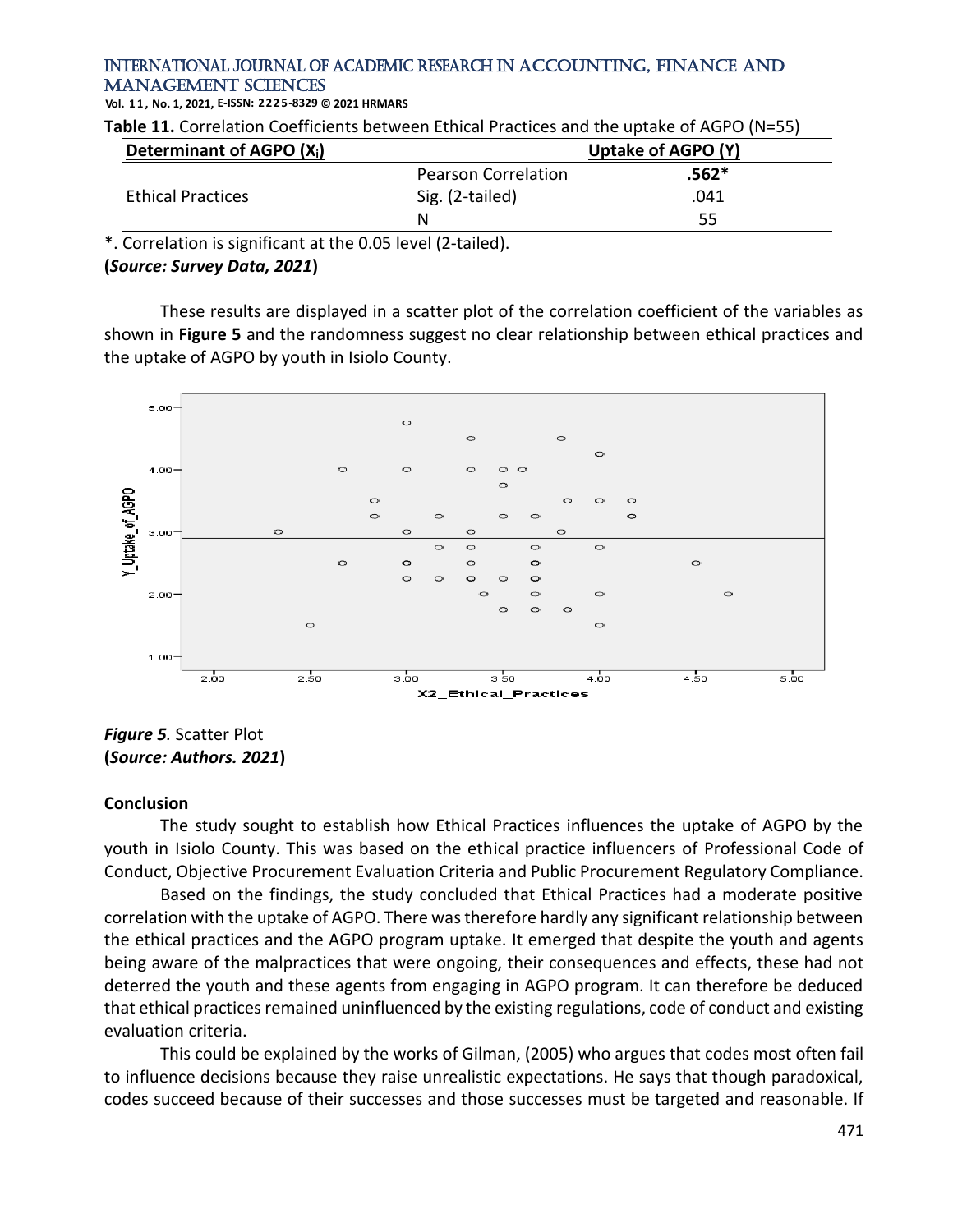#### **Vol. 1 1 , No. 1, 2021, E-ISSN: 2225-8329 © 2021 HRMARS**

failures outnumber successes, there tends to be a spiraling effect where more and more violations seem to occur. He observes that Philippines had experienced this spiral at least twice in the last decade and the code and the systems designed to implement it are deserted as one more demonstration of a countries failures. In some cases, according to Menzel, (2009) codes will also fail because they try to control too much.

In an interesting study of the New York City police department, he says, the ethics regime was criticized because it made it impossible for the police to do their work. There were so many forms to fill out, regulations to follow, questions that needed to be asked that the police, it was argued, could not address crime. Considering that in the AGPO program, the expectations before registration alongside the compliance expectations and regulatory framework one then wonders if not this could be the cause of the statistical indifference as communicated by the findings in this study.

#### **Recommendations**

From these findings, there is apparent need for a study to establish if the existing ethical framework governing the AGPO program is appropriate in enhancing the uptake of the initiative. This could be through comparative studies of similar frameworks in other jurisdictions, their types of frameworks with an assessment of the effectiveness in influencing the uptake of such preference procurement processes. This would in turn help guide policy revision in Kenya on AGPO administration to enhance the realization of its objectives.

#### **References**

Access to Government Procurement Opportunities (AGPO). (2015). Access to Government

- Procurement Opportunities (AGPO). Retrieved on March 17, 2015, from Access to Government Procurement Opportunities (AGPO): www.agpo.go.ke
- AGPO. (2017). Retrieved from Access to Government Procurement Opportunities: http://agpo.go.ke/ www.ppoa.go.ke. (2017, 09 18). Retrieved from Public Procurement Code of Ethics for Procuring Entities - PPOA: www.ppoa.go.ke/.../Public Procurement Code of Ethics for Procuring Entities.pdf
- American Psychological Association. (2020). Publication manual of the American Psychological Association (7th ed.). https://doi.org/10.1037/0000165-000
- Arrowsmith, S. (2010). Public Procurement Regulation: An introduction, The Public Procurement Research Group. University of Nottingham, United Kingdom
- Callaghan, C. W. (2009) A Dissertation Submitted to the Faculty Of Commerce, Law and
- Management, University of the Witwatersrand, Johannesburg, in Fulfilment of the Requirements for the Degree of Master of Commerce. Unpublished
- Camp, W. G. (2001). Formulating and Evaluating Theoretical Frameworks for Career and Technical Education Research. Journal of Vocational Educational Research, 26(1), 27-39
- Chen, P. Y., & Popovich, P. M. (2002). Correlation: Parametric and nonparametric measures. Thousand Oaks, CA: Sage Publications, London.
- Harris, L., Rae, A., & Misner, I. (2012) Punching above their weight: the changing role of networking in SMEs. Journal of Small Business and Enterprise Development. Emerald Group Publishing Limited.
- Donald, C. M. (2009). Ethics Moments in Government: Cases and Controversies(1st Edition) ASPA Series in Public Administration and Publications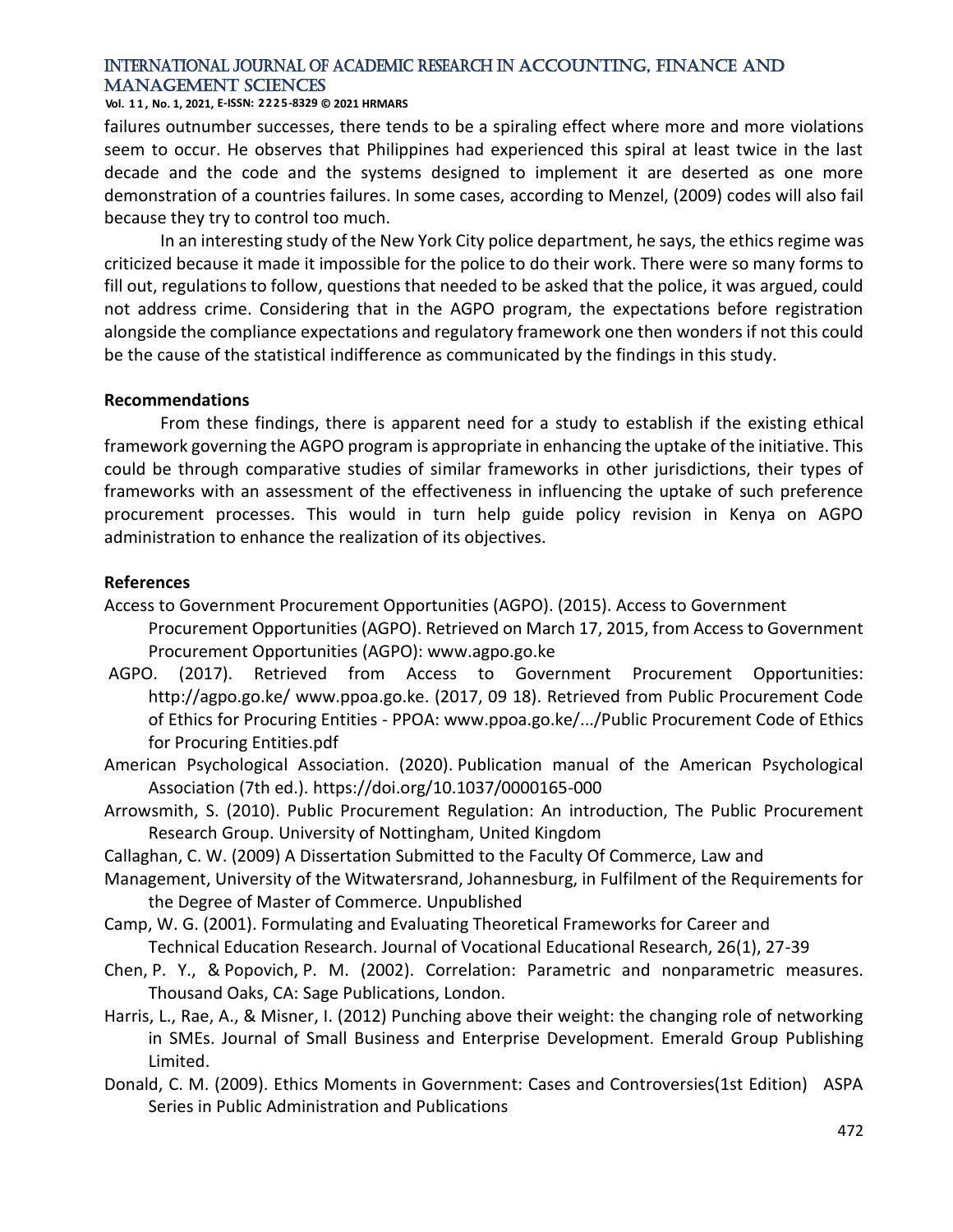**Vol. 1 1 , No. 1, 2021, E-ISSN: 2225-8329 © 2021 HRMARS**

- Eyaa, S., Oluka, P. N. (2011). Explaining non-compliance in public procurement in Uganda. International Journal of Business and Social Science. 2(11):35-45.
- Gatere, B. C., & Shale, N. I. (2014). Challenges affecting the implementation of access to Government procurement opportunities for special interest groups in Kenya: A case of Nairobi County. International Journal of Social Sciences and Entrepreneurship, 1 (12),831-847
- Gilman, S. C. (2005) Ethics Codes and Codes of Conduct as Tools for Promoting an Ethical and Professional Public Service: Comparative Successes and Lessons. The PREM, the World Bank, Washington DC.
- Government of Kenya (GoK). (2005). The Public Procurement and Disposal Act, No. 3 of 2005.Nairobi: Government Printers
- Government of Kenya. (2015). The Public Procurement and Asset Disposal Act, 2015. Nairobi: Government Printer.
- Government of Kenya. (2013). Public Procurement and Disposal (Preference and Reservations (Amendment No.2) Regulations, 2013. Nairobi: Government Printer.
- Government of Kenya (2013). The Public Procurement and Disposal (County Government) Regulations. Nairobi. Government Printers.
- Guba, E. G., & Lincoln, Y. S. (1989). Fourth Generation Evaluation. Sage Publications, London.
- Hivos East Africa. (2018). Impact of Kenya' Access to Government Procurement Opportunities (AGPO) law on youth women and persons with disabilities. http: www.east-africa.hivos.org
- International Labour Organization. (2009). Inclusion of People with Disabilities in Kenya. Nairobi: International Labour Organization.
- International Trade Centre, (2010). Understanding the Corporate Environment: MLS-SCM Course Book Module 1, United Kingdom: International Trade Centre.
- Jackson, S. L. (2009). Research Methods and Statistics: A Critical Thinking Approach 3rd edition. Belmont, CA: Wadsworth.
- Kenneth, R. A. (1989). Ethics in Practice: Harvard Business Review pp. 99-104, Volume 67
- Kothari. (2009). Quantitative Techniques(3rd Revised Edition). Nairobi: Vikas Publishing House PVT Ltd.
- Kenya National Bureau of Statistics, 2010 (KNBS). (2010). The 2009 Kenya Population and Housing Census. Nairobi: Population Reference Bureau.
- Kenya Law. (2017, 09 18). Retrieved from Laws of Kenya: http://kenyalaw.org
- Kuratko, D. F., & Hodgetts, R. M. (2007) Entrepreneurship in the New Millennium. Cengage Learning India private limited.
- Lagat, M. K., Namusonge, G., & Berut, Z. (2016). Factors Affecting Youth, Women and Persons with Disabilities in Accessing Procurement Opportunities in Trans Nzoia County Government. International Journal of Recent Research in Commerce Economics and Management (IJRRCEM). 3, (2) (42-66).
- Lumpkin, R. D., & Dess, G. G. (1996) Clarifying the Entrepreneurial Orientation Construct and Linking it to Firm Performance, Academy of Management Review.21,135-172.
- Mahmood, R., & Hanafi, N. (2013) Entrepreneurial Orientation and Business Performance of Women Owned Small and Medium Enterprises in Malaysia. Competitive Advantage as a Mediator. International Journal of Business and Social Sciences. Vol.4.No.1
- Mahmood, M. (2010) 'British Must Move Fast to Profit on the Trade Front'. The Times 18th January 2005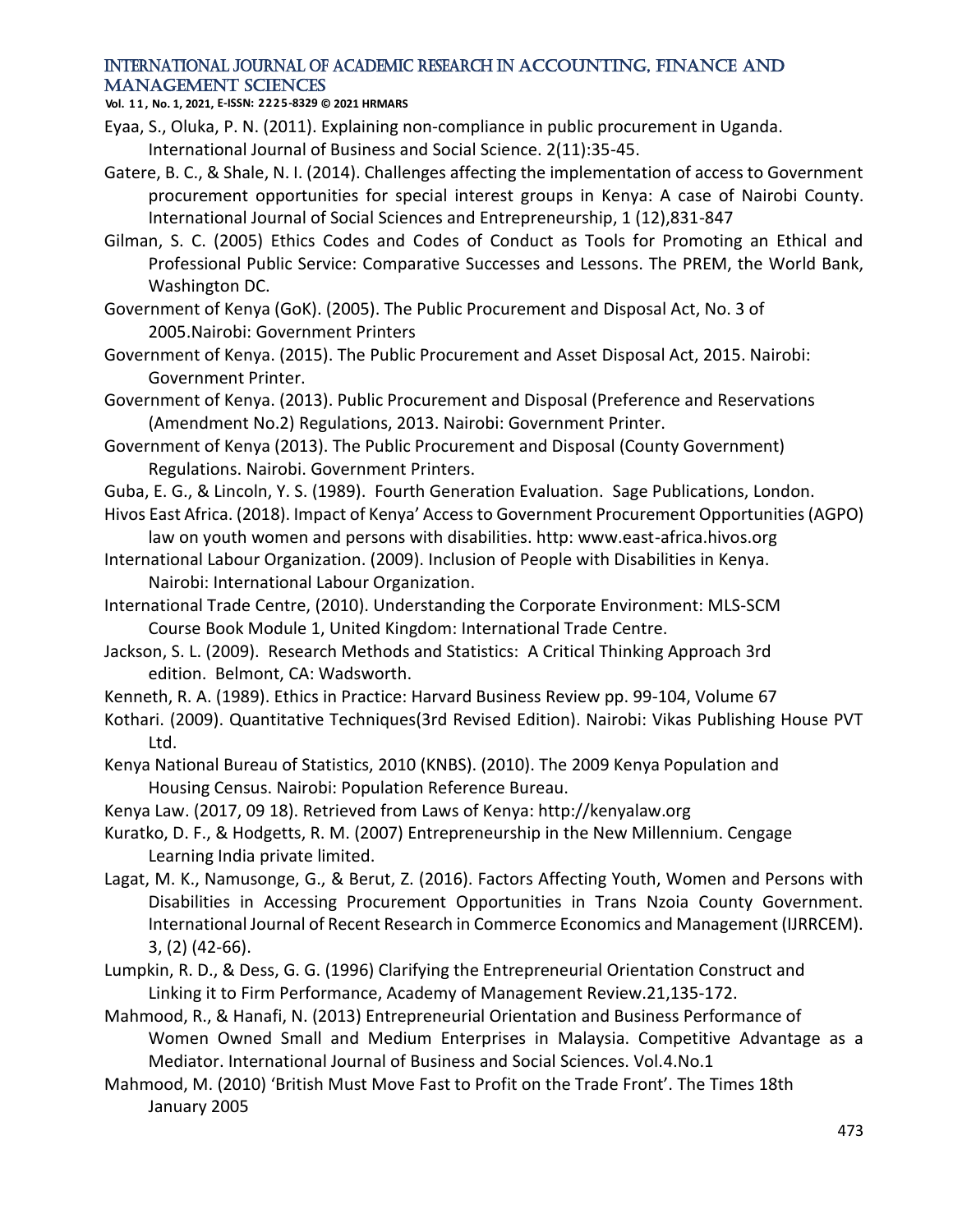**Vol. 1 1 , No. 1, 2021, E-ISSN: 2225-8329 © 2021 HRMARS**

- McCrudden, C. (2004). Using Public Procurement to Achieve Social Outcomes. Natural resources Forum 28 (pp. 257-267). Blackwell Publishing
- Ministry of Youth Affairs. (2006). Kenya National Youth Policy. Nairobi: Ministry of Youth A airs.NGEC. (2017, August 09). Retrieved from National Gender and Equality Commission: http://www.ngeckenya.org/
- Mugenda, A., and Mugenda, O. (2013). Research methods: Quantitative and qualitative approaches. Nairobi: ACTS PressMuraguri, J., (2013) Implementation of the youth preference and reservation policy in Public Procurement. The case of state-owned enterprises in Nairobi. The University of Nairobi. Unpublished.
- Mukabi, F. K., Kangethe, A., and Simiyu, D. (2020). Nexus between the Access to Government Procurement Opportunities Initiative's Legal and Regulatory Framework with Its Uptake by Youth in Isiolo County, Kenya, The International Journal of Business & Management 8(4) DOI: 10.24940/theijbm/2020/v8/i4/BM2004-029
- Mwangi, P. N. (2017). Determinants of compliance with access to Government procurement opportunities regulations for special groups by public universities in Kenya. The University of Nairobi. Unpublished.
- Ndolo, J., and Njagi, E. (2014) Role of Ethics in Procurement Process Effectiveness in the Water Sector in Kenya: A Case Study of EWASCO, Embu County. International Journal for Supply Chain Management, Vol. 3(3) (128-133).
- Nduta, C., Ayuma, C., Langat, B., & Yego, S (2015). Factors Affecting Youth Participation in Public Procurement in Kenya: A Survey of Youth Enterprises in Mombasa County. The International Journal of Business & Management. 3(9)2321 –8916.
- Ngugi, J., & Mugo, H. (2011). Internal factors affecting procurement process of supplies in public sectors. Journal of Public Procurement, 1.
- Nkonge, B. K. (2013). Challenges faced by Small and Medium Enterprise Suppliers when bidding for tenders. A case of Thika District. International Journal of Academic Research in Business and Social Sciences, 3(12)194
- Obiri, L. (2016). Consultancy Onthe Assessment Of The Uptake Of 30% Public Procurement Business Opportunities For Women, Youth And Pesrons Withdisability At The County Level And Availability Of Business Development Services. Nairobi: Unwomen.
- Odoyo, F., & Lipindi, B. (2012) Compliance of Public Procuring Entities in Dar Es Salaam. Kampala International University.
- PPOA. (2016). Kenya Power and Lighting Company Ltd Procurement Review Report. Retrieved from: http://www.ppoa.go.ke/images/downloads/review-reports/ SUMMARY%20OF%20REVIEW\_REPORT-%20KPLC.pdf
- Public Procurement and Disposal Act. (2005). Kenya Gazette Supplement No. 77(Acts No. 3)
- Public Procurement and Disposal General Manual. (2009). Public Procurement Oversight Authority. Public Procurement and Disposal Regulations (2013). Public Procurement and Disposal Regulations (2013).
- Public Procurement Oversight Authority. (2007). Assessment of the Procurement System in Kenya Public Procurement Oversight Authority. Retrieved from
	- http://www.oecd.org/devt/effectiveness/41583965.pdf
- Republic of Kenya. (2005) "Public Procurement and Disposal Act and Regulations" Nairobi: Government Printers.